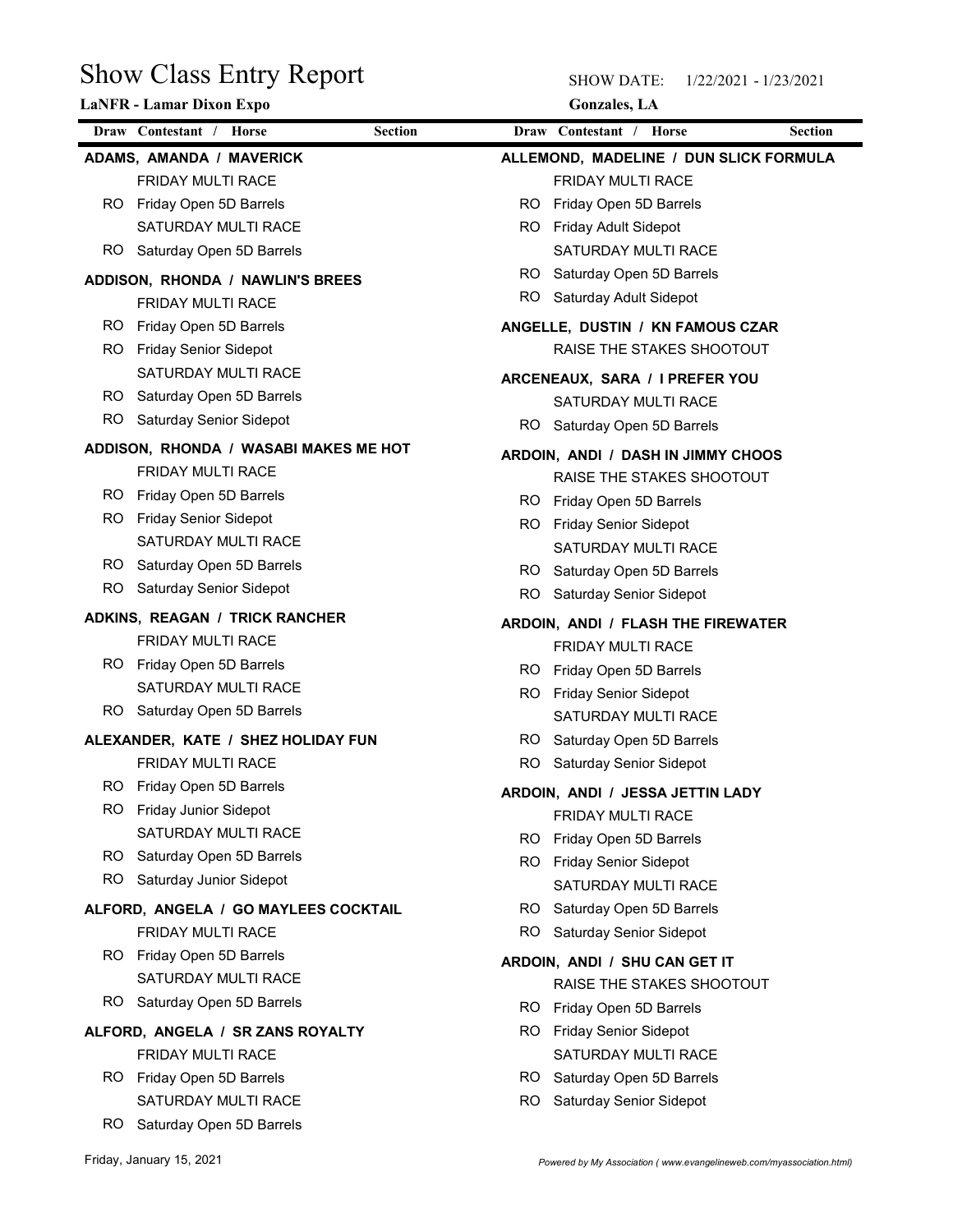|            | <b>Show Class Entry Report</b><br>LaNFR - Lamar Dixon Expo | <b>Gonzales</b> , LA                          |
|------------|------------------------------------------------------------|-----------------------------------------------|
|            | Draw Contestant / Horse<br><b>Section</b>                  | Draw Contestant / Horse<br><b>Section</b>     |
|            | AULD, HAYLIE / PAL                                         | BARRAS, CHARLEIGH / LM I DANCE FOR CASH       |
|            | FRIDAY MULTI RACE                                          | SATURDAY MULTI RACE                           |
| RO.        | Friday Open 5D Barrels                                     | Saturday Open 5D Barrels<br>RO.               |
| RO.        | Friday Adult Sidepot                                       | Saturday Junior Sidepot<br>RO.                |
|            | SATURDAY MULTI RACE                                        | <b>BARRAS, CHARLEIGH / PJH TUCKERS MEMORY</b> |
| RO.<br>RO. | Saturday Open 5D Barrels<br>Saturday Adult Sidepot         | SATURDAY MULTI RACE                           |
|            |                                                            | RO Saturday Open 5D Barrels                   |
|            | AUTHEMENT, NICOLE / TREATER                                | RO<br>Saturday Junior Sidepot                 |
| RO.        | FRIDAY MULTI RACE<br>Friday Open 5D Barrels                | BARRAS, CHRISTY / SL MISS PEPPY KATE          |
|            | SATURDAY MULTI RACE                                        | SATURDAY MULTI RACE                           |
|            | RO Saturday Open 5D Barrels                                | RO Saturday Open 5D Barrels                   |
|            |                                                            | RO Saturday Senior Sidepot                    |
|            | AVERETT, KYLIE / GOLD STREAKIN LEO<br>FRIDAY MULTI RACE    | BEATTY, STEPHANIE / LIGHTNINS TADOSUGAR       |
| RO.        | Friday Open 5D Barrels                                     | SATURDAY MULTI RACE                           |
|            | RO Friday Adult Sidepot                                    | RO Saturday Open 5D Barrels                   |
|            | SATURDAY MULTI RACE                                        | BEGNAUD, MICHELLE / LR U GOTTA BE KIDDIN      |
|            | RO Saturday Open 5D Barrels                                | SATURDAY MULTI RACE                           |
| RO.        | Saturday Adult Sidepot                                     | RO Saturday Open 5D Barrels                   |
|            | AVERETT, KYLIE / STRAIGHT N OLE POCOPINE                   | BEGNAUD, MICHELLE / MISS SILVER GEORGIA       |
|            | RAISE THE STAKES SHOOTOUT                                  | SATURDAY MULTI RACE                           |
|            | RO Friday Open 5D Barrels                                  | RO Saturday Open 5D Barrels                   |
|            | RO Friday Adult Sidepot                                    | BERCEGEAY, BLAISE / BR FRED DOUGLAS           |
|            | SATURDAY MULTI RACE                                        | RAISE THE STAKES SHOOTOUT                     |
|            | RO Saturday Open 5D Barrels                                | RO Friday Open 5D Barrels                     |
| RO.        | Saturday Adult Sidepot                                     | RO Friday Adult Sidepot                       |
|            | BADEAUX, SOPHIE / HIBROWOLENASWEETNLOW                     | BERCEGEAY, BLAISE / RUNNIN FOR A TITLE        |
|            | FRIDAY MULTI RACE                                          | RAISE THE STAKES SHOOTOUT                     |
|            | RO Friday Open 5D Barrels                                  | RO Friday Open 5D Barrels                     |
|            | RO Friday Junior Sidepot                                   | RO Friday Adult Sidepot                       |
|            | SATURDAY MULTI RACE                                        | BESSON, LORRAINE / FRENCHMANS ASA             |
| RO.        | Saturday Open 5D Barrels                                   | SATURDAY MULTI RACE                           |
| RO.        | Saturday Junior Sidepot                                    | RO Saturday Open 5D Barrels                   |
|            | <b>BALDWIN, MIA / FRENCH MISS OTOE</b>                     | RO.<br>Saturday Senior Sidepot                |
|            | FRIDAY MULTI RACE                                          | BIRKICHT, DONNIS / HONOR MASTER LEO           |
| RO.        | Friday Open 5D Barrels                                     | SATURDAY MULTI RACE                           |
|            | RO Friday Junior Sidepot                                   | RO Saturday Open 5D Barrels                   |
|            | SATURDAY MULTI RACE                                        | RO Saturday Senior Sidepot                    |
| RO.        | Saturday Open 5D Barrels                                   |                                               |
| RO.        | Saturday Junior Sidepot                                    |                                               |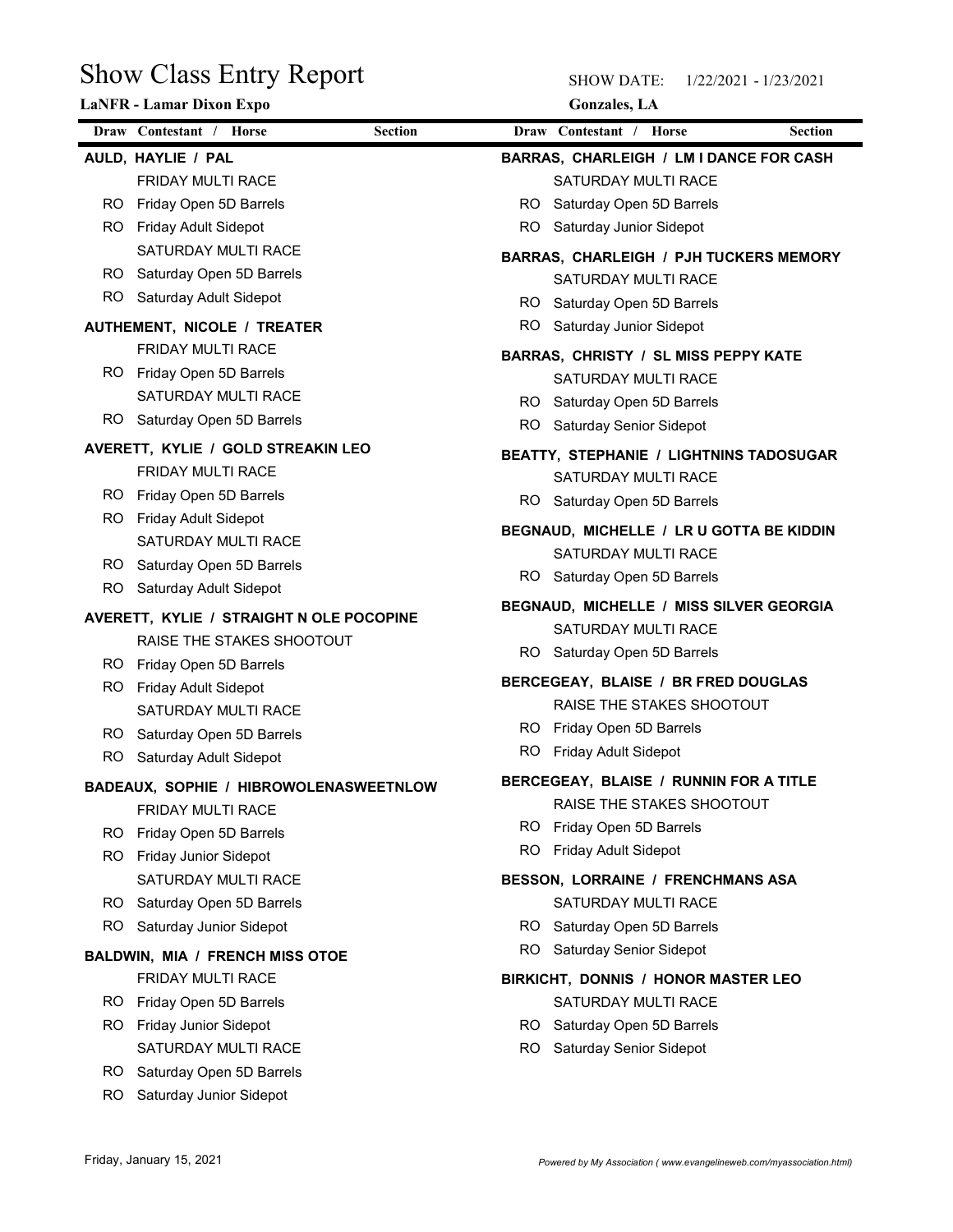|     | <b>Show Class Entry Report</b>                            |                | <b>SHOW DATE:</b><br>1/22/2021 - 1/23/2021                  |                |  |  |
|-----|-----------------------------------------------------------|----------------|-------------------------------------------------------------|----------------|--|--|
|     | LaNFR - Lamar Dixon Expo                                  |                | <b>Gonzales</b> , LA                                        |                |  |  |
|     | Draw Contestant / Horse                                   | <b>Section</b> | Draw Contestant / Horse                                     | <b>Section</b> |  |  |
|     | BLACK, APRIL / RED NATIVE DUNIT                           |                | BOYD, REBECCA / SHESAMITY SLICK DESIGN                      |                |  |  |
|     | SATURDAY MULTI RACE                                       |                | FRIDAY MULTI RACE                                           |                |  |  |
| RO. | Saturday Open 5D Barrels                                  | RO.            | Friday Open 5D Barrels                                      |                |  |  |
| RO. | Saturday Senior Sidepot                                   | RO.            | Friday Adult Sidepot                                        |                |  |  |
|     | BLANCHET, MICHELLE / DESIGN TA BE FAMOUS                  |                | SATURDAY MULTI RACE                                         |                |  |  |
|     | RAISE THE STAKES SHOOTOUT                                 | RO.<br>RO.     | Saturday Open 5D Barrels<br>Saturday Adult Sidepot          |                |  |  |
| RO. | Friday Open 5D Barrels                                    |                |                                                             |                |  |  |
| RO. | <b>Friday Senior Sidepot</b>                              |                | BRAY, KAYLEE-ANN / FRENCHMANS WINSOME                       |                |  |  |
|     | SATURDAY MULTI RACE                                       |                | FRIDAY MULTI RACE                                           |                |  |  |
| RO. | Saturday Open 5D Barrels<br>Saturday Senior Sidepot       | RO.<br>RO.     | Friday Open 5D Barrels                                      |                |  |  |
| RO. |                                                           |                | Friday Junior Sidepot<br>SATURDAY MULTI RACE                |                |  |  |
|     | BLANCHET, MICHELLE / GRC QUICK AND FAMOUS                 |                | RO Saturday Open 5D Barrels                                 |                |  |  |
|     | RAISE THE STAKES SHOOTOUT                                 | RO.            | Saturday Junior Sidepot                                     |                |  |  |
| RO. | Friday Open 5D Barrels                                    |                |                                                             |                |  |  |
| RO. | <b>Friday Senior Sidepot</b><br>SATURDAY MULTI RACE       |                | BRAY, KAYLEE-ANN / SMOKEM EASY ON JAVA<br>FRIDAY MULTI RACE |                |  |  |
| RO. | Saturday Open 5D Barrels                                  |                | RO Friday Open 5D Barrels                                   |                |  |  |
| RO. | Saturday Senior Sidepot                                   |                | RO Friday Junior Sidepot                                    |                |  |  |
|     |                                                           |                | SATURDAY MULTI RACE                                         |                |  |  |
|     | BLANCHET, MICHELLE / RYDINTHATFANCYREBA                   |                | RO Saturday Open 5D Barrels                                 |                |  |  |
|     | RAISE THE STAKES SHOOTOUT                                 | RO.            | Saturday Junior Sidepot                                     |                |  |  |
| RO. | RO Friday Open 5D Barrels<br><b>Friday Senior Sidepot</b> |                | BRIDEWELL, JULIE / HAPPY ON THE ROCKS                       |                |  |  |
|     | SATURDAY MULTI RACE                                       |                | FRIDAY MULTI RACE                                           |                |  |  |
| RO. | Saturday Open 5D Barrels                                  |                | RO Friday Open 5D Barrels                                   |                |  |  |
| RO. | Saturday Senior Sidepot                                   |                | RO Friday Senior Sidepot                                    |                |  |  |
|     | BLANCHET, MICHELLE / TY COLOUR ME FRENCH                  |                | SATURDAY MULTI RACE                                         |                |  |  |
|     | FRIDAY MULTI RACE                                         |                | RO Saturday Open 5D Barrels                                 |                |  |  |
|     | RO Friday Open 5D Barrels                                 | RO.            | Saturday Senior Sidepot                                     |                |  |  |
| RO. | <b>Friday Senior Sidepot</b>                              |                | BRIDEWELL, JULIE / MARIO'S SUN OLENA                        |                |  |  |
|     | SATURDAY MULTI RACE                                       |                | FRIDAY MULTI RACE                                           |                |  |  |
| RO. | Saturday Open 5D Barrels                                  |                | RO Friday Open 5D Barrels                                   |                |  |  |
| RO. | Saturday Senior Sidepot                                   |                | RO Friday Senior Sidepot                                    |                |  |  |
|     | BOURG, OLIVIA / COOSAMINT PATTI                           |                | SATURDAY MULTI RACE                                         |                |  |  |
|     | FRIDAY MULTI RACE                                         | RO.            | Saturday Open 5D Barrels                                    |                |  |  |
|     | RO Friday Youth 5D Barrels                                | RO.            | Saturday Senior Sidepot                                     |                |  |  |
|     | SATURDAY MULTI RACE                                       |                | <b>BRIDGES, KAMRYN / BANDIT</b>                             |                |  |  |
| RO. | Saturday Youth 5D Barrels                                 |                | FRIDAY MULTI RACE                                           |                |  |  |
|     |                                                           |                | RO Friday Youth 5D Barrels                                  |                |  |  |
|     |                                                           |                | SATURDAY MULTI RACE                                         |                |  |  |
|     |                                                           |                | $\mathbf{r}$ $\mathbf{v}$<br>$\mathbf{u}$ $\mathbf{r}$      |                |  |  |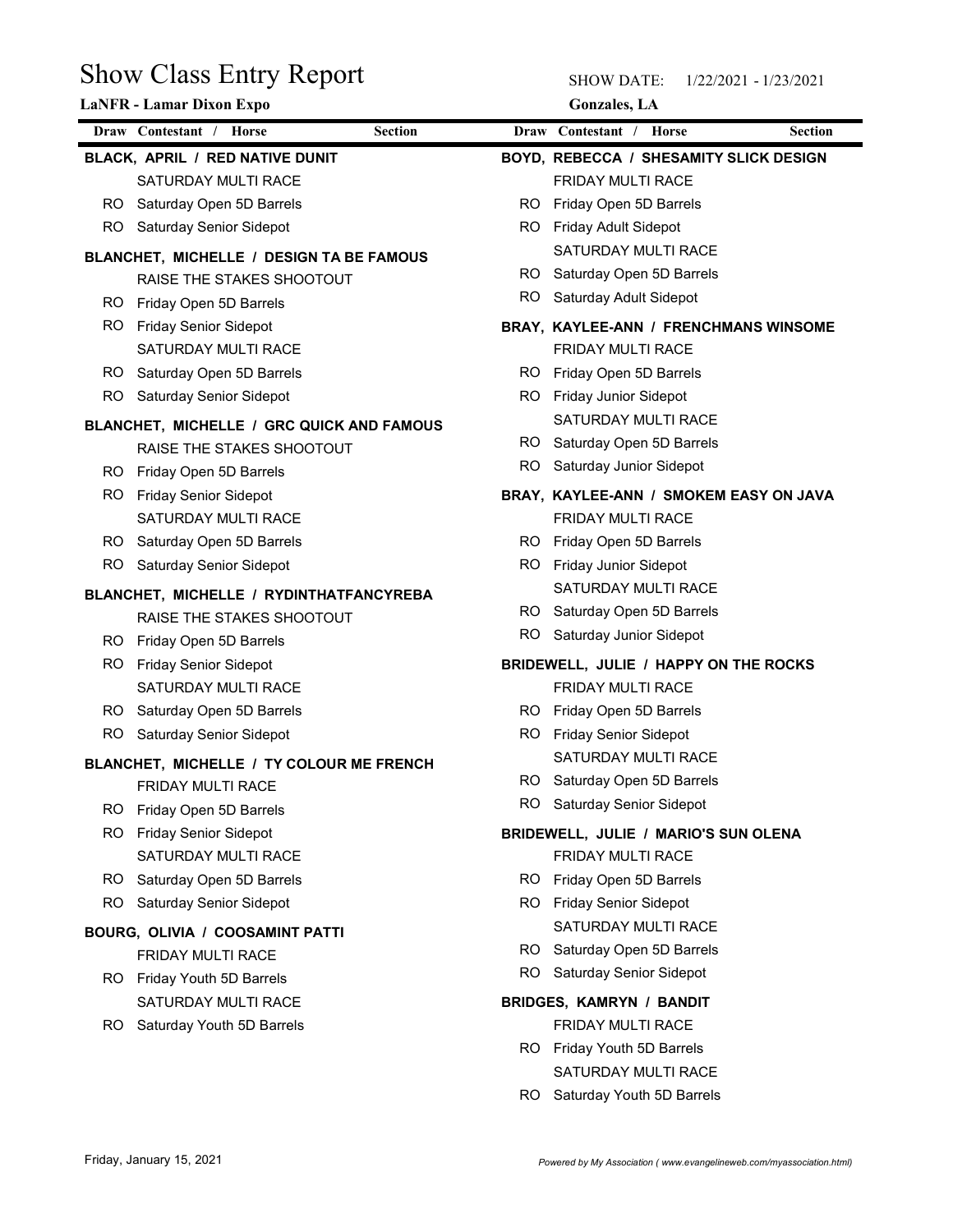| <b>Show Class Entry Report</b><br><b>LaNFR - Lamar Dixon Expo</b> |                |           | <b>SHOW DATE:</b><br><b>Gonzales</b> , LA          | 1/22/2021 - 1/23/2021 |
|-------------------------------------------------------------------|----------------|-----------|----------------------------------------------------|-----------------------|
| Draw Contestant / Horse                                           | <b>Section</b> |           | Draw Contestant / Horse                            | <b>Section</b>        |
| <b>BRIGNAC, KEELIE / RANGER</b>                                   |                |           | <b>BROWN, MICKAYLA / TOMMYS TANK</b>               |                       |
| FRIDAY MULTI RACE                                                 |                |           | RAISE THE STAKES SHOOTOUT                          |                       |
| Friday Open 5D Barrels<br>RO                                      |                | RO.       | Friday Open 5D Barrels                             |                       |
| SATURDAY MULTI RACE                                               |                | RO.       | Friday Adult Sidepot                               |                       |
| Saturday Open 5D Barrels<br>RO                                    |                |           | SATURDAY MULTI RACE                                |                       |
| BROUSSARD, ALISHEA / FAMOUSLIKEMYSISTER                           |                | RO.       | Saturday Open 5D Barrels                           |                       |
| FRIDAY MULTI RACE                                                 |                | <b>RO</b> | Saturday Adult Sidepot                             |                       |
| Friday Open 5D Barrels<br>RO                                      |                |           | BROWN, SHELBY / NIKKI                              |                       |
| Friday Adult Sidepot<br>RO                                        |                |           | SATURDAY MULTI RACE                                |                       |
| SATURDAY MULTI RACE                                               |                | RO.       | Saturday Open 5D Barrels                           |                       |
| Saturday Open 5D Barrels<br>RO.                                   |                | RO.       | Saturday Junior Sidepot                            |                       |
| BROUSSARD, ALISHEA / STEAKIN POCO FLAME                           |                |           | BROWNING, JANA / BOGIE'S FRENCH BULL               |                       |
| FRIDAY MULTI RACE                                                 |                |           | FRIDAY MULTI RACE                                  |                       |
| RO Friday Open 5D Barrels                                         |                |           | RO Friday Open 5D Barrels                          |                       |
| SATURDAY MULTI RACE                                               |                |           | BROWNING, JANA / RAPPERS LITTLE DASH               |                       |
| Saturday Open 5D Barrels<br>RO.                                   |                |           | FRIDAY MULTI RACE                                  |                       |
| BROUSSARD, ALISHEA / YAWL IMA FRENCHMAN                           |                |           | RO Friday Open 5D Barrels                          |                       |
| RAISE THE STAKES SHOOTOUT                                         |                |           | BROWNING, JANA / SMOKE ME ONE                      |                       |
| RO Friday Open 5D Barrels                                         |                |           | RAISE THE STAKES SHOOTOUT                          |                       |
| SATURDAY MULTI RACE                                               |                |           | RO Friday Open 5D Barrels                          |                       |
| Saturday Open 5D Barrels<br>RO.                                   |                |           |                                                    |                       |
| BROWN, MICKAYLA / CUSTOM GRAY                                     |                |           | BRUMFIELD, RILEY / TRES FORTONES TWO               |                       |
| RAISE THE STAKES SHOOTOUT                                         |                |           | RAISE THE STAKES SHOOTOUT                          |                       |
| Friday Open 5D Barrels<br>RO.                                     |                | RO.       | RO Friday Open 5D Barrels<br>Friday Junior Sidepot |                       |
| Friday Adult Sidepot<br>RO.                                       |                |           | SATURDAY MULTI RACE                                |                       |
| SATURDAY MULTI RACE                                               |                | RO.       | Saturday Open 5D Barrels                           |                       |
| Saturday Open 5D Barrels<br>RO.                                   |                | RO.       | Saturday Junior Sidepot                            |                       |
| RO.<br>Saturday Adult Sidepot                                     |                |           |                                                    |                       |
| BROWN, MICKAYLA / FLIT YEAH IM SIXY                               |                |           | BRUNO, JESSI / LENA FAJITA ROSE                    |                       |
| FRIDAY MULTI RACE                                                 |                |           | FRIDAY MULTI RACE                                  |                       |
| Friday Open 5D Barrels<br>RO.                                     |                | RO.       | RO Friday Open 5D Barrels                          |                       |
| RO.<br><b>Friday Adult Sidepot</b>                                |                |           | Friday Adult Sidepot<br>SATURDAY MULTI RACE        |                       |
| SATURDAY MULTI RACE                                               |                | RO.       | Saturday Open 5D Barrels                           |                       |
| Saturday Open 5D Barrels<br>RO.                                   |                | RO.       | Saturday Adult Sidepot                             |                       |
| Saturday Adult Sidepot<br>RO.                                     |                |           |                                                    |                       |
|                                                                   |                |           | <b>BURNS, BONNIE / FORTUNE</b>                     |                       |
|                                                                   |                |           | RAISE THE STAKES SHOOTOUT                          |                       |
|                                                                   |                |           | RO Friday Open 5D Barrels                          |                       |
|                                                                   |                | RO.       | Friday Senior Sidepot                              |                       |
|                                                                   |                |           | SATURDAY MULTI RACE                                |                       |

- RO Saturday Open 5D Barrels
- RO Saturday Senior Sidepot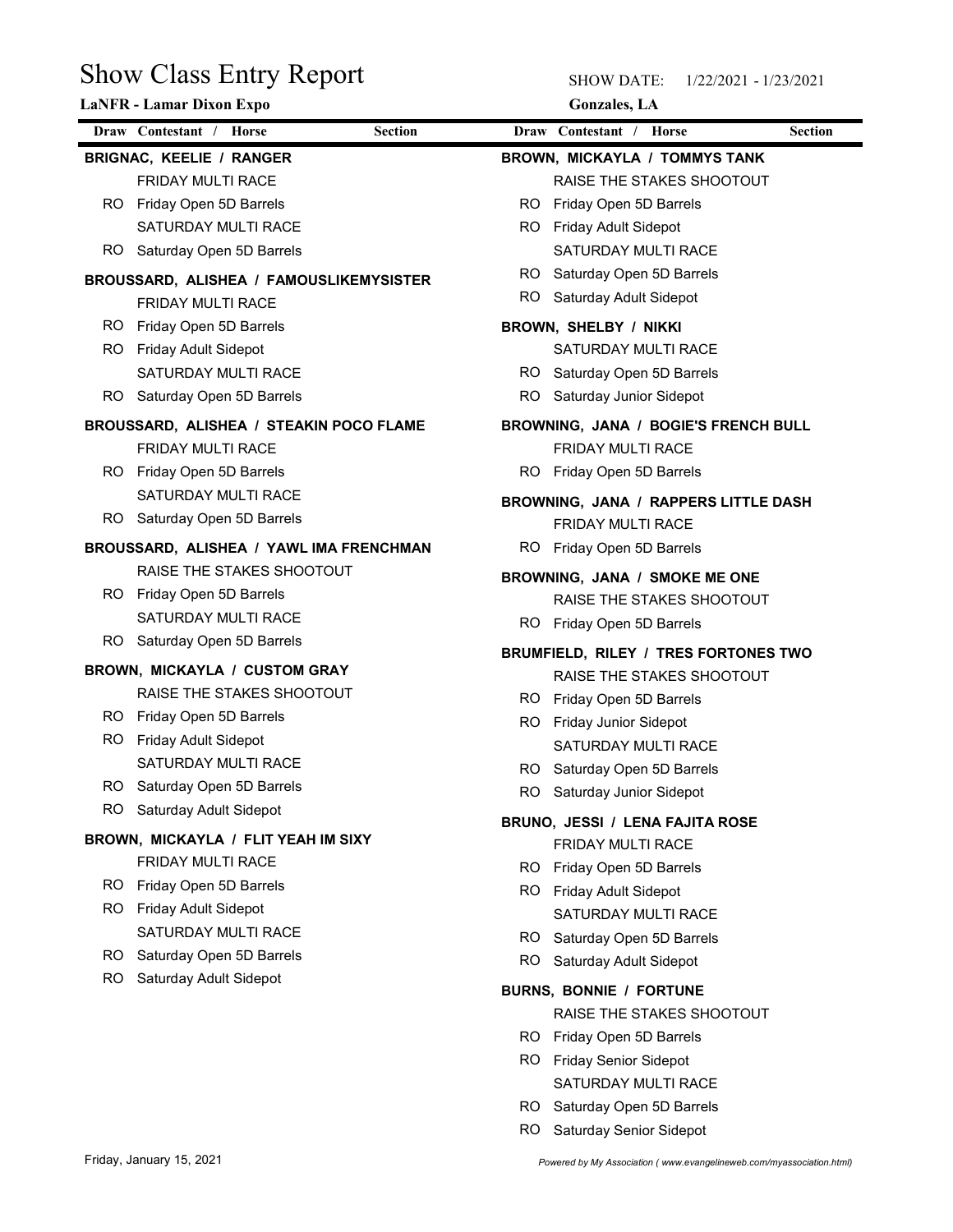| <b>Show Class Entry Report</b><br><b>LaNFR</b> - Lamar Dixon Expo |     | <b>SHOW DATE:</b><br>1/22/2021 - 1/23/2021<br><b>Gonzales</b> , LA   |
|-------------------------------------------------------------------|-----|----------------------------------------------------------------------|
| Draw Contestant / Horse<br>Section                                |     | Draw Contestant / Horse<br>Section                                   |
| CAMPBELL, BALEIGH / FIREMANS FINAL PLAY                           |     | CHENEVERT, OLIVIA / CARAWAYS INSEXYSLANE                             |
| SATURDAY MULTI RACE                                               |     | RAISE THE STAKES SHOOTOUT                                            |
| Saturday Open 5D Barrels<br>RO.                                   | RO. | Friday Open 5D Barrels                                               |
| CAMPBELL, COURTNEY / JV EYED WATCH RUSTY                          | RO. | Friday Adult Sidepot                                                 |
| FRIDAY MULTI RACE                                                 |     | SATURDAY MULTI RACE                                                  |
| Friday Open 5D Barrels<br>RO.                                     | RO. | Saturday Open 5D Barrels                                             |
| SATURDAY MULTI RACE                                               | RO  | Saturday Adult Sidepot                                               |
| Saturday Open 5D Barrels<br>RO.                                   |     | CHISHOLM, STEPHANIE / FRECKLE CAT                                    |
| CAMPBELL, COURTNEY / OLE CHICADO FLAME                            |     | FRIDAY MULTI RACE                                                    |
| FRIDAY MULTI RACE                                                 |     | RO Friday Open 5D Barrels                                            |
| Friday Open 5D Barrels<br>RO.                                     |     | SATURDAY MULTI RACE                                                  |
| SATURDAY MULTI RACE                                               | RO. | Saturday Open 5D Barrels                                             |
| RO.<br>Saturday Open 5D Barrels                                   |     | CHRISTIANA, ANGELA / JODY                                            |
| CARLIN, RYLEE / MINI DO RUN RUN                                   |     | FRIDAY MULTI RACE                                                    |
| RAISE THE STAKES SHOOTOUT                                         |     | RO Friday Open 5D Barrels                                            |
| Friday Open 5D Barrels<br>RO.                                     |     | SATURDAY MULTI RACE                                                  |
| RO.<br>Friday Junior Sidepot                                      | RO. | Saturday Open 5D Barrels                                             |
| SATURDAY MULTI RACE                                               |     | COOLEY, BILLIE / HOLLYWOOD NICKY BAR                                 |
| Saturday Open 5D Barrels<br>RO.                                   |     | FRIDAY MULTI RACE                                                    |
| RO<br>Saturday Junior Sidepot                                     |     | RO Friday Open 5D Barrels                                            |
| CARLIN, RYLEE / WAR PEPONITA                                      |     | SATURDAY MULTI RACE                                                  |
| FRIDAY MULTI RACE                                                 |     | RO Saturday Open 5D Barrels                                          |
| Friday Open 5D Barrels<br>RO.                                     |     | COOPER, KANELY / MAE                                                 |
| Friday Junior Sidepot<br>RO.                                      |     | FRIDAY MULTI RACE                                                    |
| SATURDAY MULTI RACE                                               |     | RO Friday Youth 5D Barrels                                           |
| Saturday Open 5D Barrels<br>RO.                                   |     | RO Friday Open 5D Barrels                                            |
| RO.<br>Saturday Junior Sidepot                                    |     | SATURDAY MULTI RACE<br>RO Saturday Youth 5D Barrels                  |
| CHEATWOOD, KORI BETH / GUNSMOKE SOILED DO                         | RO. | Saturday Open 5D Barrels                                             |
| FRIDAY MULTI RACE                                                 |     |                                                                      |
| RO Friday Open 5D Barrels                                         |     | COOPER, KANELY / OUR COOL LEVI                                       |
| SATURDAY MULTI RACE<br>Saturday Open 5D Barrels<br>RO.            |     | FRIDAY MULTI RACE<br>RO Friday Youth 5D Barrels                      |
|                                                                   |     | RO Friday Open 5D Barrels                                            |
| CHENEVERT, OLIVIA / AGOUTI DE LADY                                |     | SATURDAY MULTI RACE                                                  |
| <b>SATURDAY MULTI RACE</b>                                        |     | RO Saturday Youth 5D Barrels                                         |
| Saturday Open 5D Barrels<br>RO.                                   | RO. | Saturday Open 5D Barrels                                             |
| RO.<br>Saturday Adult Sidepot                                     |     | <b>CRESSONIE, BLAKE / DIVA</b>                                       |
|                                                                   |     | Saturday Kiddy Barrels                                               |
|                                                                   |     |                                                                      |
|                                                                   |     | <b>CRESSONIE, JACLYN / FIRST CLASS DAWSEN</b><br>SATURDAY MULTI RACE |
|                                                                   |     |                                                                      |

RO Saturday Open 5D Barrels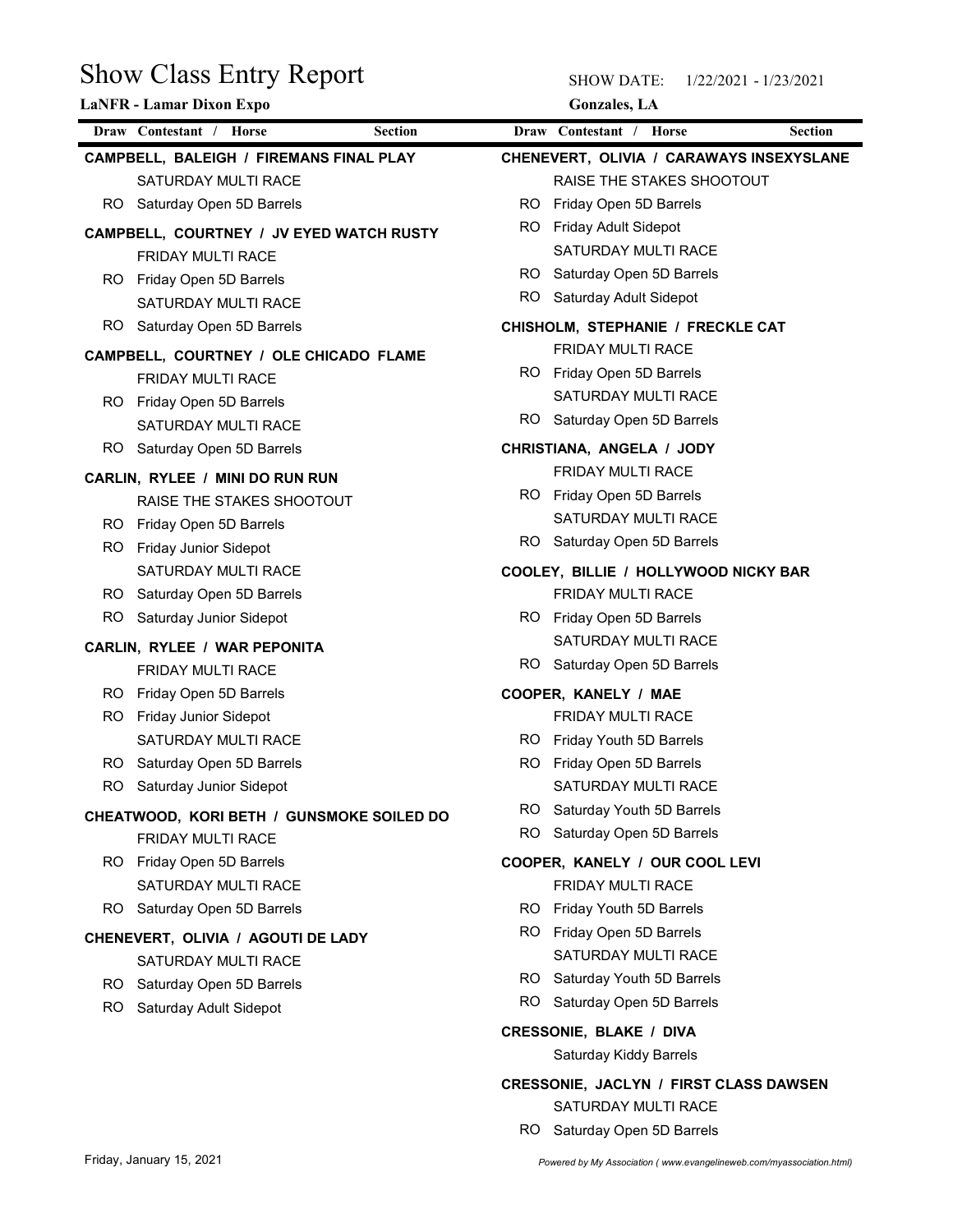|     | <b>Show Class Entry Report</b><br><b>LaNFR</b> - Lamar Dixon Expo |           | <b>SHOW DATE:</b><br><b>Gonzales</b> , LA | 1/22/2021 - 1/23/2021 |                |
|-----|-------------------------------------------------------------------|-----------|-------------------------------------------|-----------------------|----------------|
|     | Draw Contestant / Horse<br><b>Section</b>                         |           | Draw Contestant / Horse                   |                       | <b>Section</b> |
|     | CRESSONIE, JACLYN / I AM SWEETFAME                                |           | DAVIS, COLIE / SONS GOT PEP               |                       |                |
|     | FRIDAY MULTI RACE                                                 |           | FRIDAY MULTI RACE                         |                       |                |
|     | RO Friday Open 5D Barrels                                         |           | RO Friday Open 5D Barrels                 |                       |                |
|     | CULPEPPER, ROBERTA / JAKE                                         |           | SATURDAY MULTI RACE                       |                       |                |
|     | FRIDAY MULTI RACE                                                 | RO.       | Saturday Open 5D Barrels                  |                       |                |
| RO. | Friday Open 5D Barrels                                            |           | DEHART, KATHY / MOE GOSSIP                |                       |                |
| RO. | <b>Friday Senior Sidepot</b>                                      |           | FRIDAY MULTI RACE                         |                       |                |
|     | SATURDAY MULTI RACE                                               | RO.       | Friday Open 5D Barrels                    |                       |                |
| RO. | Saturday Open 5D Barrels                                          | RO.       | <b>Friday Senior Sidepot</b>              |                       |                |
| RO. | Saturday Senior Sidepot                                           |           | SATURDAY MULTI RACE                       |                       |                |
|     | CURRY, COLBY ELLEN / COWBOYS DREAM 144                            | RO.       | Saturday Open 5D Barrels                  |                       |                |
|     | RAISE THE STAKES SHOOTOUT                                         | <b>RO</b> | Saturday Senior Sidepot                   |                       |                |
|     | RO Friday Open 5D Barrels                                         |           | DELAUNE, CAMBRIE / UUU SNUGGIE            |                       |                |
|     | SATURDAY MULTI RACE                                               |           | FRIDAY MULTI RACE                         |                       |                |
|     | RO Saturday Open 5D Barrels                                       |           | RO Friday Open 5D Barrels                 |                       |                |
|     | DAUGHENBAUGH, LANEE / MACS LEO LOLLIPOP                           | RO.       | Friday Junior Sidepot                     |                       |                |
|     | FRIDAY MULTI RACE                                                 |           | DELAUNE, CAMBRIE / VF LEO STINSON         |                       |                |
|     | RO Friday Open 5D Barrels                                         |           | RAISE THE STAKES SHOOTOUT                 |                       |                |
|     | SATURDAY MULTI RACE                                               |           | RO Friday Open 5D Barrels                 |                       |                |
|     | RO Saturday Open 5D Barrels                                       | RO.       | Friday Junior Sidepot                     |                       |                |
|     | DAUGHENBAUGH, MEGAN / BABY I'M FIRING                             |           | DESOUGE, JILL / KN JET FAST CZAR          |                       |                |
|     | FRIDAY MULTI RACE                                                 |           | SATURDAY MULTI RACE                       |                       |                |
|     | RO Friday Open 5D Barrels                                         |           | RO Saturday Open 5D Barrels               |                       |                |
|     | RO Friday Senior Sidepot                                          |           | DEVALL, MANDI / PEPONITAS SNOWBIZ         |                       |                |
|     | SATURDAY MULTI RACE                                               |           | SATURDAY MULTI RACE                       |                       |                |
| RO. | Saturday Open 5D Barrels                                          |           | RO Saturday Open 5D Barrels               |                       |                |
| RO. | Saturday Senior Sidepot                                           |           | DOMANGUE, KRISTEN / WATERS UP             |                       |                |
|     | DAUGHENBAUGH, MEGAN / HR DASH TA MOONLIG                          |           | FRIDAY MULTI RACE                         |                       |                |
|     | FRIDAY MULTI RACE                                                 |           | RO Friday Open 5D Barrels                 |                       |                |
|     | RO Friday Open 5D Barrels                                         |           | RO Friday Adult Sidepot                   |                       |                |
|     | RO Friday Senior Sidepot                                          |           | SATURDAY MULTI RACE                       |                       |                |
| RO. | SATURDAY MULTI RACE                                               | RO.       | Saturday Open 5D Barrels                  |                       |                |
| RO. | Saturday Open 5D Barrels<br>Saturday Senior Sidepot               | RO.       | Saturday Adult Sidepot                    |                       |                |
|     |                                                                   |           | DUKE, SCOTT / FIREWATER SAM               |                       |                |
|     | DAVIS, COLIE / HONOR THY MASTER                                   |           | RAISE THE STAKES SHOOTOUT                 |                       |                |
|     | FRIDAY MULTI RACE                                                 |           | DUPREE, LINDSEY / MISS WISE COUNTRY       |                       |                |
|     | RO Friday Open 5D Barrels<br>SATURDAY MULTI RACE                  |           | FRIDAY MULTI RACE                         |                       |                |
|     |                                                                   |           | RO Friday Open 5D Barrels                 |                       |                |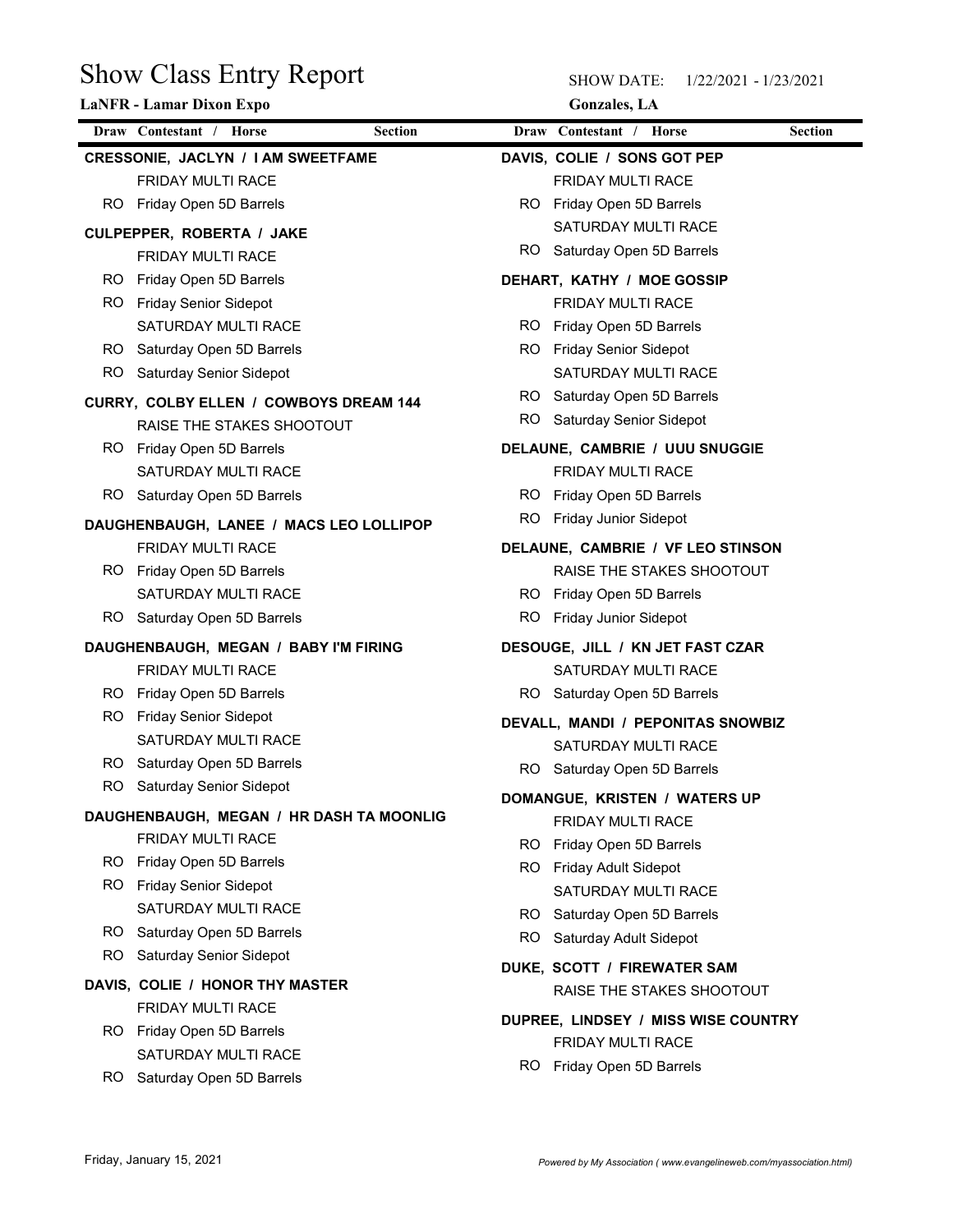| <b>Show Class Entry Report</b>                                      |                         | <b>SHOW DATE:</b><br>1/22/2021 - 1/23/2021  |                |
|---------------------------------------------------------------------|-------------------------|---------------------------------------------|----------------|
| LaNFR - Lamar Dixon Expo                                            |                         | <b>Gonzales</b> , LA                        |                |
| Draw Contestant / Horse<br><b>Section</b>                           | Draw Contestant / Horse |                                             | <b>Section</b> |
| DURHAM, BRANDIE / CJ                                                |                         | GATLIN, EMILY / COOL PERKS TA HEAVEN        |                |
| FRIDAY MULTI RACE                                                   |                         | RAISE THE STAKES SHOOTOUT                   |                |
| RO Friday Open 5D Barrels                                           | RO.                     | Friday Open 5D Barrels                      |                |
|                                                                     | RO.                     | Friday Junior Sidepot                       |                |
| DURHAM, BRANDIE / ONE SHOT<br>FRIDAY MULTI RACE                     |                         | SATURDAY MULTI RACE                         |                |
| Friday Open 5D Barrels<br>RO.                                       | RO.                     | Saturday Open 5D Barrels                    |                |
| SATURDAY MULTI RACE                                                 | RO.                     | Saturday Junior Sidepot                     |                |
| Saturday Open 5D Barrels<br>RO.                                     |                         | GATLIN, EMILY / DOCS STREAKING BYE          |                |
|                                                                     |                         | FRIDAY MULTI RACE                           |                |
| ELLWANGER, ARIANA / BB SHOOTYEAIMSPECIAL                            | RO.                     | Friday Open 5D Barrels                      |                |
| FRIDAY MULTI RACE                                                   | RO.                     | Friday Junior Sidepot                       |                |
| RO Friday Open 5D Barrels<br>SATURDAY MULTI RACE                    |                         | SATURDAY MULTI RACE                         |                |
|                                                                     |                         | RO Saturday Open 5D Barrels                 |                |
| RO Saturday Open 5D Barrels                                         | <b>RO</b>               | Saturday Junior Sidepot                     |                |
| ELLWANGER, BREA / ROME                                              |                         | GIOVENGO, VICTORIA / PERKS DARK ANGEL       |                |
| FRIDAY MULTI RACE                                                   |                         | FRIDAY MULTI RACE                           |                |
| RO Friday Open 5D Barrels                                           |                         | RO Friday Open 5D Barrels                   |                |
| SATURDAY MULTI RACE                                                 | RO Friday Adult Sidepot |                                             |                |
| RO Saturday Open 5D Barrels                                         |                         | SATURDAY MULTI RACE                         |                |
| FALVEY, SHONNYE / MOONSHINE NONSTOP                                 |                         | RO Saturday Open 5D Barrels                 |                |
| SATURDAY MULTI RACE                                                 | RO.                     | Saturday Adult Sidepot                      |                |
| RO Saturday Open 5D Barrels                                         |                         |                                             |                |
| <b>Saturday Senior Sidepot</b><br>RO.                               |                         | GIROIR, JALYN / WATCH NICKIES BABE          |                |
| FITE, JENNIFER / JS MILO AND STITCH                                 |                         | FRIDAY MULTI RACE                           |                |
| RAISE THE STAKES SHOOTOUT                                           |                         | RO Friday Youth 5D Barrels                  |                |
| RO Friday Open 5D Barrels                                           |                         | SATURDAY MULTI RACE                         |                |
| SATURDAY MULTI RACE                                                 |                         | RO Saturday Youth 5D Barrels                |                |
| RO Saturday Open 5D Barrels                                         |                         | GOFF, STEPHANIE / OUTLAWS JUDGE             |                |
| FORTNEY, BRANDON / BAR CHASIN FRENCHMAN                             |                         | FRIDAY MULTI RACE                           |                |
| RAISE THE STAKES SHOOTOUT                                           |                         | RO Friday Open 5D Barrels                   |                |
|                                                                     |                         | SATURDAY MULTI RACE                         |                |
| FORTNEY, BRANDON / I CAUGHT YA LOOKING<br>RAISE THE STAKES SHOOTOUT |                         | RO Saturday Open 5D Barrels                 |                |
|                                                                     |                         | <b>GREEN, GRACE ANN / JUDYS TWISTIN BUG</b> |                |
| FORTNEY, BRANDON / KB DASH TA CHICK                                 |                         | RAISE THE STAKES SHOOTOUT                   |                |
| RAISE THE STAKES SHOOTOUT                                           |                         | RO Friday Open 5D Barrels                   |                |
| FORTNEY, BRANDON / SHOTS OF FIREWATER                               |                         | SATURDAY MULTI RACE                         |                |
| RAISE THE STAKES SHOOTOUT                                           |                         | RO Saturday Open 5D Barrels                 |                |
| GARLAND, CAROLINE / BOLTPERKHANCOCK BANG                            |                         | GREEN, GRACE ANN / MONEY DON'T BUY FAME     |                |
| FRIDAY MULTI RACE                                                   |                         | FRIDAY MULTI RACE                           |                |
| RO Friday Open 5D Barrels                                           |                         | RO Friday Open 5D Barrels                   |                |
| SATURDAY MULTI RACE                                                 |                         | SATURDAY MULTI RACE                         |                |
| RO Saturday Open 5D Barrels                                         |                         | RO Saturday Open 5D Barrels                 |                |
|                                                                     |                         |                                             |                |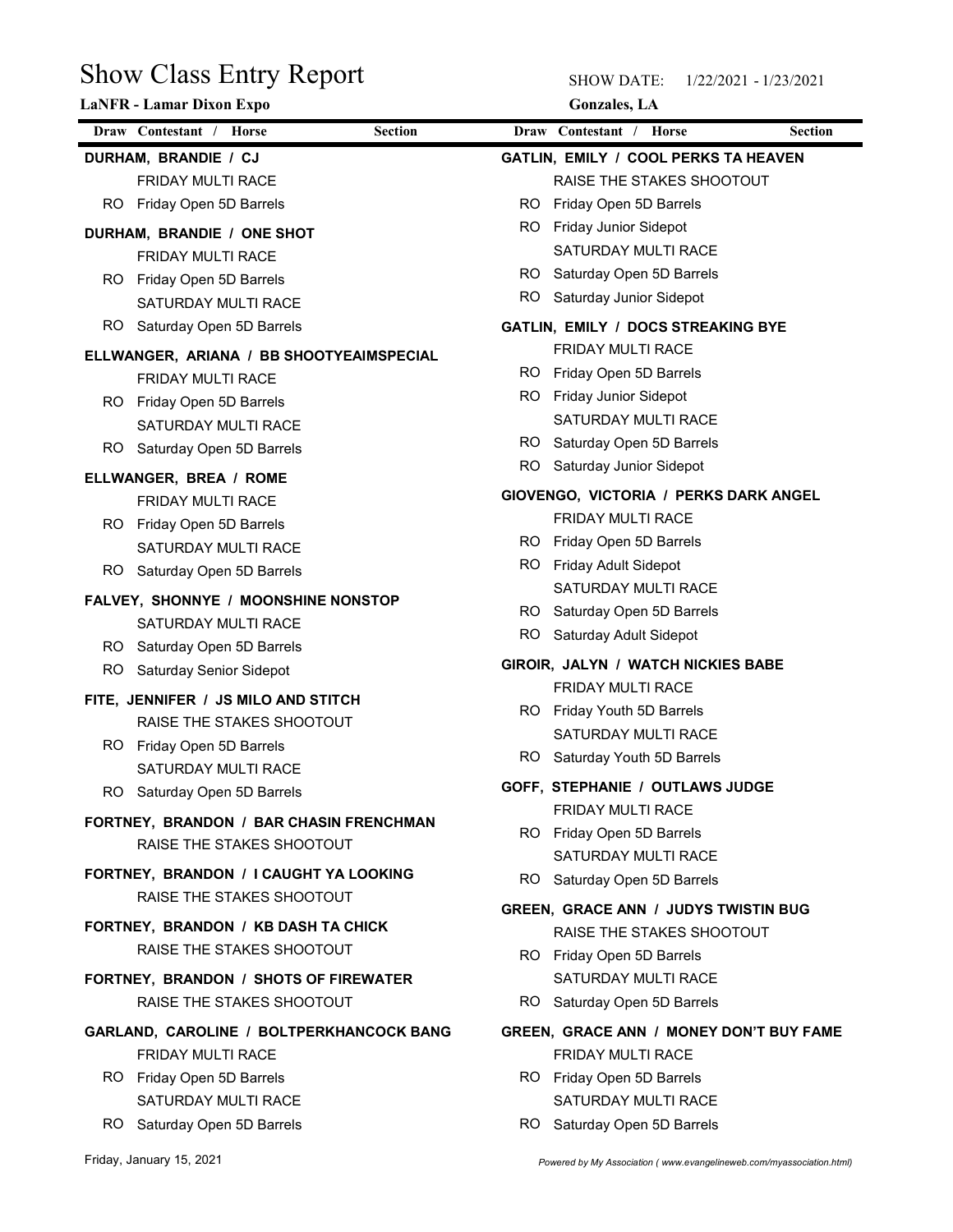|                                          | <b>Show Class Entry Report</b> |            | <b>SHOW DATE:</b><br>1/22/2021 - 1/23/2021      |                |
|------------------------------------------|--------------------------------|------------|-------------------------------------------------|----------------|
| LaNFR - Lamar Dixon Expo                 |                                |            | <b>Gonzales</b> , LA                            |                |
| Draw Contestant / Horse                  | <b>Section</b>                 |            | Draw Contestant / Horse                         | <b>Section</b> |
| <b>GREEN, TALMADGE / BULLY BY DESIGN</b> |                                |            | GUILLORY, DEBBIE / NATIVE SENIOR SIX            |                |
| RAISE THE STAKES SHOOTOUT                |                                |            | FRIDAY MULTI RACE                               |                |
| GREER, LAYNEE / HORSE 1                  |                                | RO.        | Friday Open 5D Barrels                          |                |
| FRIDAY MULTI RACE                        |                                | RO.        | Friday Senior Sidepot                           |                |
| Friday Open 5D Barrels<br>RO.            |                                |            | SATURDAY MULTI RACE                             |                |
| SATURDAY MULTI RACE                      |                                | RO.<br>RO. | Saturday Open 5D Barrels                        |                |
| Saturday Open 5D Barrels<br>RO.          |                                |            | Saturday Senior Sidepot                         |                |
| GUIDRY, CHEYENNE / HICKORY WINDY         |                                |            | GUILLORY, DEBBIE / NATIVE SMASHIN DIVA          |                |
| SATURDAY MULTI RACE                      |                                |            | FRIDAY MULTI RACE                               |                |
| Saturday Youth 5D Barrels<br>RO.         |                                | RO.        | Friday Open 5D Barrels                          |                |
| RO.<br>Saturday Open 5D Barrels          |                                | RO.        | <b>Friday Senior Sidepot</b>                    |                |
| GUIDRY, CHLOE / JELLY BEAN               |                                | RO.        | SATURDAY MULTI RACE<br>Saturday Open 5D Barrels |                |
| SATURDAY MULTI RACE                      |                                | <b>RO</b>  | Saturday Senior Sidepot                         |                |
| Saturday Youth 5D Barrels<br>RO.         |                                |            |                                                 |                |
| GUIDRY, OLIVIA KATE / TANK               |                                |            | HANKINS, DAWN / PILOTOS DREAM                   |                |
| FRIDAY MULTI RACE                        |                                |            | FRIDAY MULTI RACE                               |                |
| Friday Open 5D Barrels<br>RO.            |                                |            | RO Friday Open 5D Barrels                       |                |
| Friday Adult Sidepot<br>RO.              |                                |            | RO Friday Adult Sidepot                         |                |
| SATURDAY MULTI RACE                      |                                |            | SATURDAY MULTI RACE                             |                |
| Saturday Open 5D Barrels<br>RO.          |                                | RO.        | Saturday Open 5D Barrels                        |                |
| Saturday Adult Sidepot<br>RO.            |                                | RO         | Saturday Adult Sidepot                          |                |
| GUIDRY, OLIVIA KATE / TURNIN ON FAITH    |                                |            | HANLEY, CAMILLE / BBH SHE DON'T COMPROMISE      |                |
| FRIDAY MULTI RACE                        |                                |            | RAISE THE STAKES SHOOTOUT                       |                |
| Friday Open 5D Barrels<br>RO.            |                                |            | RO Friday Open 5D Barrels                       |                |
| RO.<br>Friday Adult Sidepot              |                                |            | SATURDAY MULTI RACE                             |                |
| SATURDAY MULTI RACE                      |                                |            | RO Saturday Open 5D Barrels                     |                |
| Saturday Open 5D Barrels<br>RO.          |                                |            | HANLEY, CAMILLE / BRAYS BUNCHA BUGS             |                |
| RO<br>Saturday Adult Sidepot             |                                |            | FRIDAY MULTI RACE                               |                |
| GUILLORY, DEBBIE / NATIVE CASH LEGACY    |                                |            | RO Friday Open 5D Barrels                       |                |
| FRIDAY MULTI RACE                        |                                |            | SATURDAY MULTI RACE                             |                |
| Friday Open 5D Barrels<br>RO.            |                                | RO.        | Saturday Open 5D Barrels                        |                |
| RO.<br><b>Friday Senior Sidepot</b>      |                                |            | HARP, BAILEE / DO YA WANNA DUAL                 |                |
| SATURDAY MULTI RACE                      |                                |            | FRIDAY MULTI RACE                               |                |
| Saturday Open 5D Barrels<br>RO.          |                                | RO.        | Friday Open 5D Barrels                          |                |
| Saturday Senior Sidepot<br>RO.           |                                |            | RO Friday Junior Sidepot                        |                |
|                                          |                                |            | SATURDAY MULTI RACE                             |                |
|                                          |                                |            |                                                 |                |
|                                          |                                | RO.        | Saturday Open 5D Barrels                        |                |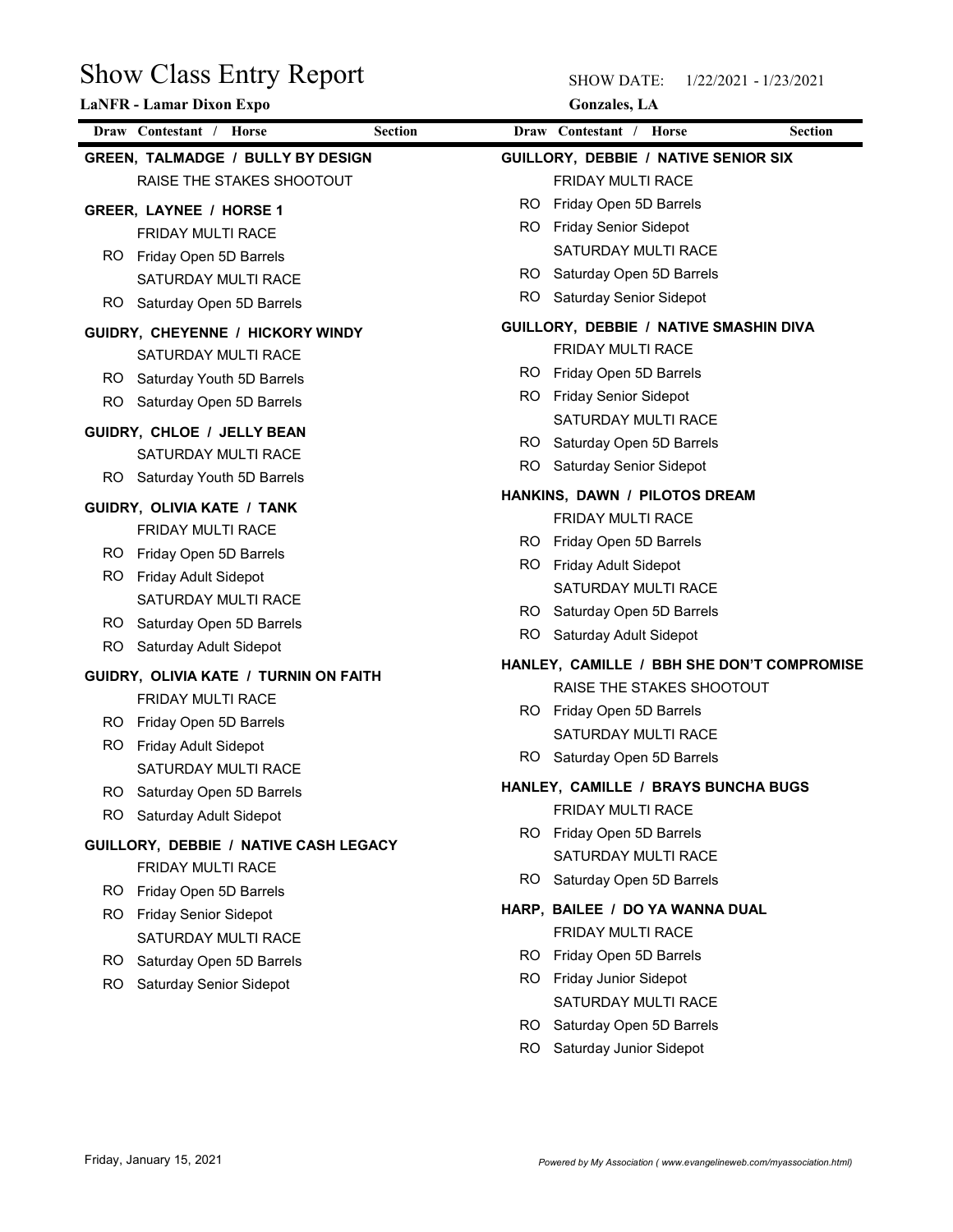| <b>Show Class Entry Report</b><br><b>LaNFR</b> - Lamar Dixon Expo | <b>SHOW DATE:</b><br><b>Gonzales</b> , LA       | 1/22/2021 - 1/23/2021 |
|-------------------------------------------------------------------|-------------------------------------------------|-----------------------|
| Draw Contestant / Horse<br><b>Section</b>                         | Draw Contestant / Horse                         | <b>Section</b>        |
| HARP, BAILEE / LENAS RED MONEY                                    | HAYNIE, BRANDY / CHEKA                          |                       |
| FRIDAY MULTI RACE                                                 | SATURDAY MULTI RACE                             |                       |
| Friday Open 5D Barrels<br>RO.                                     | Saturday Open 5D Barrels<br>RO.                 |                       |
| Friday Junior Sidepot<br>RO.                                      | Saturday Adult Sidepot<br>RO.                   |                       |
| SATURDAY MULTI RACE                                               | HOLLAND, SARAH / PRISSY                         |                       |
| Saturday Open 5D Barrels<br>RO.                                   | FRIDAY MULTI RACE                               |                       |
| <b>RO</b><br>Saturday Junior Sidepot                              | RO Friday Youth 5D Barrels                      |                       |
| HARRINGTON, CHASITY / MAYBEABUG                                   | SATURDAY MULTI RACE                             |                       |
| FRIDAY MULTI RACE                                                 | RO.<br>Saturday Youth 5D Barrels                |                       |
| RO.<br>Friday Open 5D Barrels                                     | HOLMES, EMILIE / SUN FROSTED FRENCHMAN          |                       |
| <b>SATURDAY MULTI RACE</b>                                        | <b>FRIDAY MULTI RACE</b>                        |                       |
| RO<br>Saturday Open 5D Barrels                                    | RO Friday Open 5D Barrels                       |                       |
| HARRIS, MCKINSEY / CASH N HEAVEN                                  | SATURDAY MULTI RACE                             |                       |
| FRIDAY MULTI RACE                                                 | RO Saturday Open 5D Barrels                     |                       |
| RO Friday Open 5D Barrels                                         | RO Saturday Adult Sidepot                       |                       |
| SATURDAY MULTI RACE                                               | HUVAL, ALIECE / MAGICAL LIL PRINCESS            |                       |
| Saturday Open 5D Barrels<br>RO.                                   | SATURDAY MULTI RACE                             |                       |
| HARRIS, MCKINSEY / EVERY LADY'S COWBOY                            | RO Saturday Open 5D Barrels                     |                       |
| FRIDAY MULTI RACE                                                 | RO.<br>Saturday Adult Sidepot                   |                       |
| RO Friday Open 5D Barrels                                         | <b>IVERSON, SHANNON / CROSS E TUFF SMOKE</b>    |                       |
| SATURDAY MULTI RACE                                               | FRIDAY MULTI RACE                               |                       |
| RO Saturday Open 5D Barrels                                       | RO Friday Open 5D Barrels                       |                       |
| HAWKINS, ESTEE / LEGEND BERRY                                     | SATURDAY MULTI RACE                             |                       |
| FRIDAY MULTI RACE                                                 | RO Saturday Open 5D Barrels                     |                       |
| RO Friday Open 5D Barrels                                         | <b>IVERSON, SHANNON / KELLY EDITION</b>         |                       |
| SATURDAY MULTI RACE                                               | FRIDAY MULTI RACE                               |                       |
| RO Saturday Open 5D Barrels                                       | RO Friday Open 5D Barrels                       |                       |
| HAWKINS, ESTEE / NOBODY'S CALLIN                                  | SATURDAY MULTI RACE                             |                       |
| SATURDAY MULTI RACE                                               | RO.<br>Saturday Open 5D Barrels                 |                       |
| RO Saturday Open 5D Barrels                                       |                                                 |                       |
|                                                                   | JEAN, ANGIE / HAPPYBUCKINMARDIGRAS              |                       |
| HAWKINS, ESTEE / PK A DASH OF SASS                                | RAISE THE STAKES SHOOTOUT                       |                       |
| FRIDAY MULTI RACE                                                 | RO Friday Open 5D Barrels                       |                       |
| RO Friday Open 5D Barrels                                         | RO Friday Senior Sidepot<br>SATURDAY MULTI RACE |                       |
| SATURDAY MULTI RACE                                               |                                                 |                       |
| Saturday Open 5D Barrels<br>RO.                                   | RO Saturday Open 5D Barrels<br>RO.              |                       |
| RO.<br>Saturday Adult Sidepot                                     | <b>Saturday Senior Sidepot</b>                  |                       |
| HAYES, MISSY / MH FIREWATER FANTASY                               |                                                 |                       |
| SATURDAY MULTI RACE                                               |                                                 |                       |
| RO Saturday Open 5D Barrels                                       |                                                 |                       |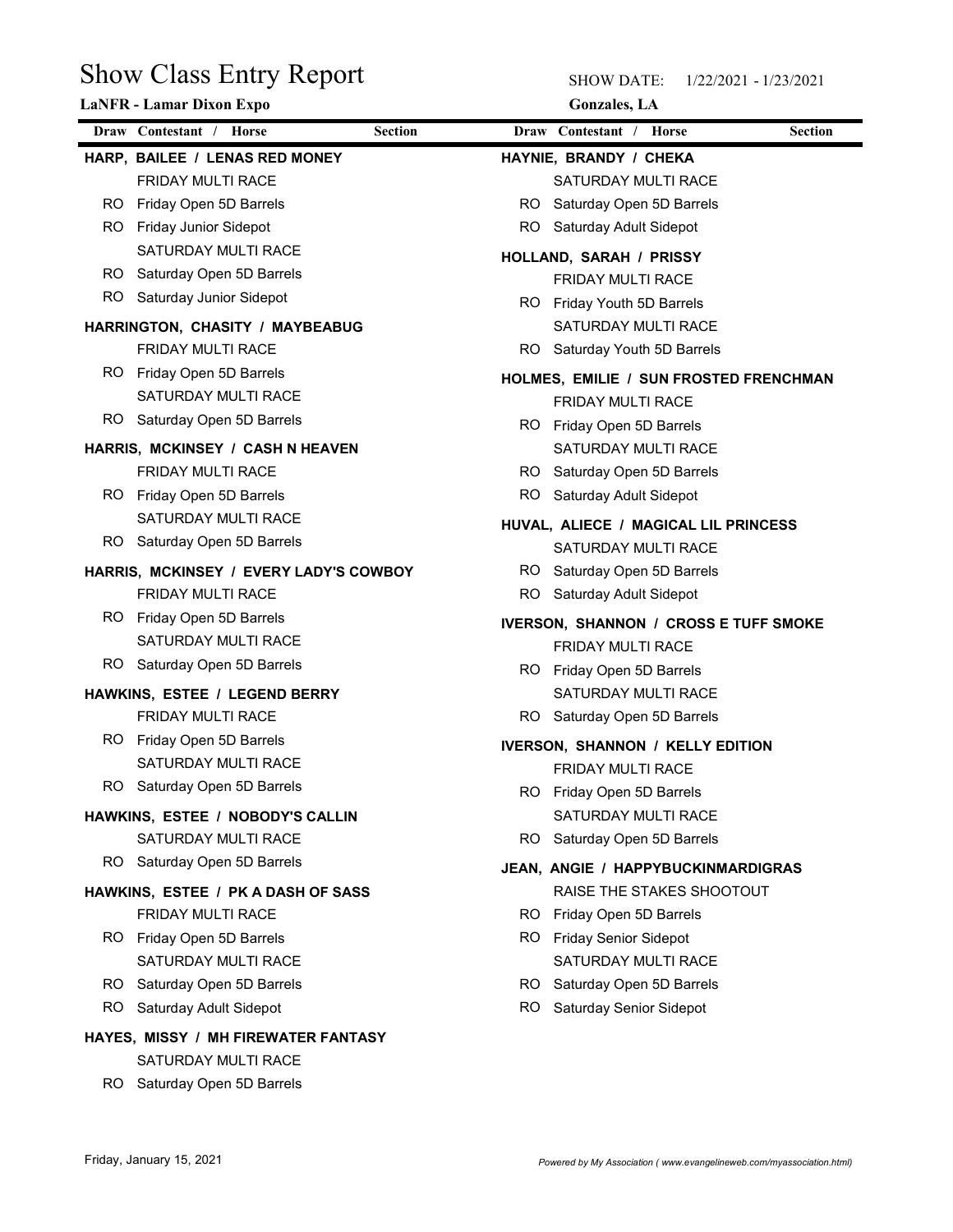|           | <b>Show Class Entry Report</b>                      |            | <b>SHOW DATE:</b><br>1/22/2021 - 1/23/2021              |                |
|-----------|-----------------------------------------------------|------------|---------------------------------------------------------|----------------|
|           | <b>LaNFR</b> - Lamar Dixon Expo                     |            | <b>Gonzales</b> , LA                                    |                |
|           | Draw Contestant / Horse<br><b>Section</b>           |            | Draw Contestant / Horse                                 | <b>Section</b> |
|           | JEAN, ANGIE / KN JASTR TAZZ TA FAME                 |            | JOSEY, ANGELA / LS LENA SAVANA                          |                |
|           | FRIDAY MULTI RACE                                   |            | SATURDAY MULTI RACE                                     |                |
| RO.       | Friday Open 5D Barrels                              | RO.        | Saturday Open 5D Barrels                                |                |
| RO.       | <b>Friday Senior Sidepot</b>                        |            | JOSEY, ANGELA / LS OKLAHOMA DRIFTER                     |                |
| RO.       | SATURDAY MULTI RACE<br>Saturday Open 5D Barrels     |            | SATURDAY MULTI RACE                                     |                |
| RO.       | Saturday Senior Sidepot                             | RO.        | Saturday Open 5D Barrels                                |                |
|           |                                                     |            | JOSEY, JUSTIN / MAVERICK                                |                |
|           | JEAN, PARIS / ELMER'S ON FIRE<br>FRIDAY MULTI RACE  |            | SATURDAY MULTI RACE                                     |                |
| RO.       | Friday Open 5D Barrels                              | RO.        | Saturday Open 5D Barrels                                |                |
| RO.       | Friday Adult Sidepot                                |            | KELLER, LACY / KT SHARP CORONA                          |                |
|           | SATURDAY MULTI RACE                                 |            | SATURDAY MULTI RACE                                     |                |
| RO.       | Saturday Open 5D Barrels                            | RO.        | Saturday Open 5D Barrels                                |                |
| <b>RO</b> | Saturday Adult Sidepot                              | RO.        | Saturday Adult Sidepot                                  |                |
|           | JEAN, PARIS / FAME IN A FLING                       |            | KING, SARA / LCR MISS COILED CASH                       |                |
|           | RAISE THE STAKES SHOOTOUT                           |            | SATURDAY MULTI RACE<br>RO Saturday Open 5D Barrels      |                |
| RO.       | Friday Open 5D Barrels                              |            |                                                         |                |
| RO.       | Friday Adult Sidepot                                |            | KING, SARA / SMART ROWDY PLAYBOY<br>SATURDAY MULTI RACE |                |
|           | SATURDAY MULTI RACE                                 |            | RO Saturday Open 5D Barrels                             |                |
| RO.       | Saturday Open 5D Barrels                            |            |                                                         |                |
| RO.       | Saturday Adult Sidepot                              |            | KOPP, SAVANNAH / DUCHESS<br>SATURDAY MULTI RACE         |                |
|           | JEAN, PARIS / HOLDINALLTHESEISES                    |            | RO Saturday Youth 5D Barrels                            |                |
| RO.       | RAISE THE STAKES SHOOTOUT<br>Friday Open 5D Barrels |            | KRIEG, ADDISON / RAISE A BLUE EASY                      |                |
| RO.       | Friday Adult Sidepot                                |            | FRIDAY MULTI RACE                                       |                |
|           | SATURDAY MULTI RACE                                 |            | RO Friday Youth 5D Barrels                              |                |
| RO.       | Saturday Open 5D Barrels                            |            | SATURDAY MULTI RACE                                     |                |
| RO.       | Saturday Adult Sidepot                              | RO.        | Saturday Youth 5D Barrels                               |                |
|           | JETER, LAUREN / GIN RUM BOOGIE                      |            | KRIEG, LOGAN / MAEBY A STARBERT                         |                |
|           | FRIDAY MULTI RACE                                   |            | FRIDAY MULTI RACE                                       |                |
| RO.       | Friday Open 5D Barrels                              |            | RO Friday Youth 5D Barrels                              |                |
| RO.       | Friday Adult Sidepot                                |            | SATURDAY MULTI RACE                                     |                |
|           | SATURDAY MULTI RACE                                 | RO.        | Saturday Youth 5D Barrels                               |                |
| RO.       | Saturday Open 5D Barrels                            |            | <b>KRIEG, SUSAN / STARBERTS ELOISE</b>                  |                |
| RO.       | Saturday Adult Sidepot                              |            | RAISE THE STAKES SHOOTOUT                               |                |
|           | JOHNSON, JENNA / THREE TIME DANCER                  |            | RO Friday Open 5D Barrels                               |                |
|           | SATURDAY MULTI RACE                                 |            | RO Friday Senior Sidepot                                |                |
| RO.       | Saturday Youth 5D Barrels                           |            | SATURDAY MULTI RACE                                     |                |
| RO.       | Saturday Open 5D Barrels                            | RO.<br>RO. | Saturday Open 5D Barrels<br>Saturday Senior Sidepot     |                |
|           |                                                     |            |                                                         |                |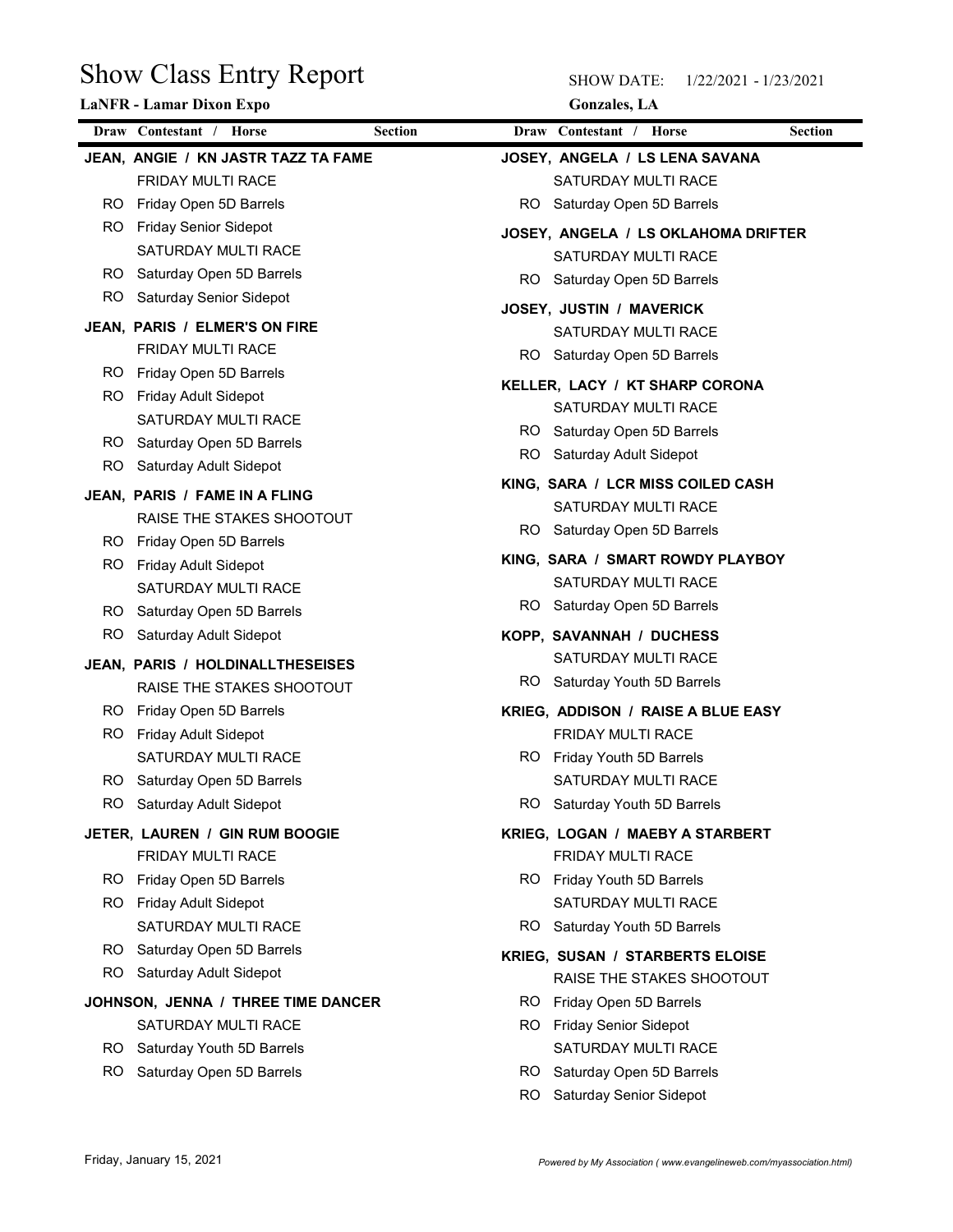| <b>Show Class Entry Report</b><br><b>LaNFR - Lamar Dixon Expo</b> | <b>SHOW DATE:</b><br>1/22/2021 - 1/23/2021<br><b>Gonzales</b> , LA |
|-------------------------------------------------------------------|--------------------------------------------------------------------|
| Draw Contestant / Horse<br><b>Section</b>                         | Draw Contestant / Horse<br><b>Section</b>                          |
| LAICHE, CASEY / GET IT IN GOLD                                    | LAVIOLETTE, MEAGAN / RP BREEZEN FIRE                               |
| RAISE THE STAKES SHOOTOUT                                         | FRIDAY MULTI RACE                                                  |
| Friday Open 5D Barrels<br>RO                                      | RO Friday Open 5D Barrels                                          |
| <b>Friday Adult Sidepot</b><br>RO.                                | SATURDAY MULTI RACE                                                |
| SATURDAY MULTI RACE                                               | <b>RO</b><br>Saturday Open 5D Barrels                              |
| Saturday Open 5D Barrels<br>RO.                                   | LEE, ASHLEY / A RARE FORM OF CASH                                  |
| Saturday Adult Sidepot<br><b>RO</b>                               | SATURDAY MULTI RACE                                                |
| LANGE, TRACEY / CRITTERS SUPERFLY                                 | RO.<br>Saturday Open 5D Barrels                                    |
| SATURDAY MULTI RACE                                               | LEGENDRE, RHEALYN / ROSE                                           |
| Saturday Open 5D Barrels<br>RO.                                   | FRIDAY MULTI RACE                                                  |
| LANGSTON, GRACIE / ROSIE'S RAREN APRIL                            | RO Friday Open 5D Barrels                                          |
| SATURDAY MULTI RACE                                               | RO Friday Adult Sidepot                                            |
| RO Saturday Open 5D Barrels                                       | SATURDAY MULTI RACE                                                |
| RO<br>Saturday Adult Sidepot                                      | RO.<br>Saturday Open 5D Barrels                                    |
| LANGSTON, GRACIE / WT SMOKUM JOSE                                 | RO.<br>Saturday Adult Sidepot                                      |
| SATURDAY MULTI RACE                                               | LEGER, KAYLA / IMA SEXY PLAYGIRL                                   |
| Saturday Open 5D Barrels<br>RO.                                   | FRIDAY MULTI RACE                                                  |
| RO<br>Saturday Adult Sidepot                                      | RO Friday Youth 5D Barrels                                         |
| LASSEIGNE, DELANI / SKEEZIXS PLAYGIRL                             | SATURDAY MULTI RACE                                                |
| FRIDAY MULTI RACE                                                 | RO.<br>Saturday Youth 5D Barrels                                   |
| Friday Open 5D Barrels<br>RO.                                     | LINDSEY, CARLI / MISS JB0913                                       |
| Friday Adult Sidepot<br>RO.                                       | FRIDAY MULTI RACE                                                  |
| SATURDAY MULTI RACE                                               | RO Friday Open 5D Barrels                                          |
| Saturday Open 5D Barrels<br>RO.                                   | RO Friday Adult Sidepot                                            |
| Saturday Adult Sidepot<br>RO.                                     | SATURDAY MULTI RACE                                                |
| LAVIOLETTE, KATI / VR INSTAGATOR                                  | RO.<br>Saturday Open 5D Barrels                                    |
| FRIDAY MULTI RACE                                                 | RO.<br>Saturday Adult Sidepot                                      |
| Friday Open 5D Barrels<br>RO.                                     | LOFTIN, JILL / MASTER OF MY FORTUNE                                |
| RO.<br><b>Friday Adult Sidepot</b>                                | FRIDAY MULTI RACE                                                  |
| SATURDAY MULTI RACE                                               | RO Friday Open 5D Barrels                                          |
| RO.<br>Saturday Open 5D Barrels                                   | RO.<br>Friday Junior Sidepot                                       |
| RO<br>Saturday Adult Sidepot                                      | SATURDAY MULTI RACE                                                |
| LAVIOLETTE, MEAGAN / MISS FIREWATER HOTTIE                        | RO.<br>Saturday Open 5D Barrels                                    |
| RAISE THE STAKES SHOOTOUT                                         | RO.<br>Saturday Junior Sidepot                                     |
| RO Friday Open 5D Barrels                                         | LOFTIN, JILL / PISTOL                                              |
| SATURDAY MULTI RACE                                               | FRIDAY MULTI RACE                                                  |
| Saturday Open 5D Barrels<br>RO.                                   | Friday Open 5D Barrels<br>RO.                                      |
|                                                                   | Friday Junior Sidepot<br>RO.                                       |
|                                                                   | SATURDAY MULTI RACE                                                |
|                                                                   | RO.<br>Saturday Open 5D Barrels                                    |

RO Saturday Junior Sidepot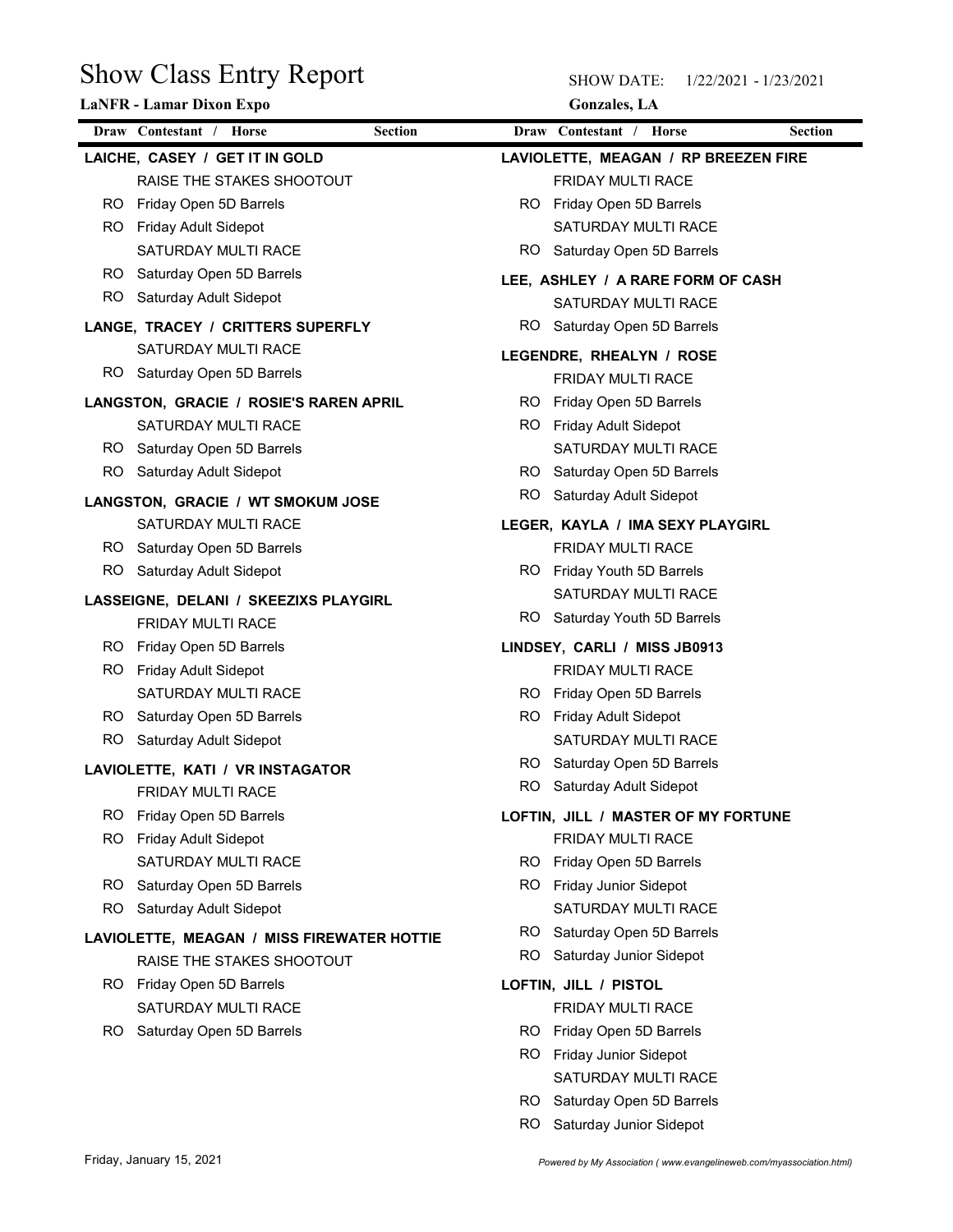|           | <b>Show Class Entry Report</b>         |                | <b>SHOW DATE:</b><br>1/22/2021 - 1/23/2021 |                |
|-----------|----------------------------------------|----------------|--------------------------------------------|----------------|
|           | LaNFR - Lamar Dixon Expo               |                | <b>Gonzales</b> , LA                       |                |
|           | Draw Contestant / Horse                | <b>Section</b> | Draw Contestant / Horse                    | <b>Section</b> |
|           | LOFTIN, JILL / TOBY CUTTERS JACKPOT    |                | <b>MARKS, TY / HUSSLIN SPARKS GOLD</b>     |                |
|           | FRIDAY MULTI RACE                      |                | FRIDAY MULTI RACE                          |                |
| RO.       | Friday Open 5D Barrels                 | <b>RO</b>      | Friday Open 5D Barrels                     |                |
| RO.       | <b>Friday Junior Sidepot</b>           | RO.            | Friday Adult Sidepot                       |                |
|           | SATURDAY MULTI RACE                    |                | SATURDAY MULTI RACE                        |                |
| RO.       | Saturday Open 5D Barrels               | RO.            | Saturday Open 5D Barrels                   |                |
| RO.       | Saturday Junior Sidepot                | RO.            | Saturday Adult Sidepot                     |                |
|           | LOPINTO, CHEYENNE / CAFFEE LATTE       |                | MARTIN, ALLI / JA BLOOMING COOL            |                |
|           | SATURDAY MULTI RACE                    |                | FRIDAY MULTI RACE                          |                |
| RO.       | Saturday Open 5D Barrels               |                | RO Friday Open 5D Barrels                  |                |
|           | LOPINTO, CHEYENNE / KS HUSTLING HUSSEY |                | SATURDAY MULTI RACE                        |                |
|           | SATURDAY MULTI RACE                    | <b>RO</b>      | Saturday Open 5D Barrels                   |                |
|           | RO Saturday Open 5D Barrels            |                | RO Saturday Adult Sidepot                  |                |
|           | LOUQUE, LANI / MILLIE                  |                | <b>MARTIN, ALLI / SHINES TOPSAIL</b>       |                |
|           | FRIDAY MULTI RACE                      |                | FRIDAY MULTI RACE                          |                |
|           | RO Friday Youth 5D Barrels             |                | RO Friday Open 5D Barrels                  |                |
|           | SATURDAY MULTI RACE                    |                | SATURDAY MULTI RACE                        |                |
| RO.       | Saturday Youth 5D Barrels              | RO.            | Saturday Open 5D Barrels                   |                |
| RO        | Saturday Open 5D Barrels               | RO.            | Saturday Adult Sidepot                     |                |
|           | MACERA, KATHERINE / BLEW BAYOU         |                | <b>MARTIN, ALLI / SLING SHOT</b>           |                |
|           | FRIDAY MULTI RACE                      |                | FRIDAY MULTI RACE                          |                |
| RO.       | Friday Open 5D Barrels                 |                | RO Friday Open 5D Barrels                  |                |
| RO.       | Friday Adult Sidepot                   |                | SATURDAY MULTI RACE                        |                |
|           | SATURDAY MULTI RACE                    |                | RO Saturday Open 5D Barrels                |                |
| RO.       | Saturday Open 5D Barrels               | RO.            | Saturday Adult Sidepot                     |                |
| RO        | Saturday Adult Sidepot                 |                | MARTIN, ALLI / SUPAFREAK                   |                |
|           | MACERA, KATHERINE / SFW ROCKSTAR       |                | FRIDAY MULTI RACE                          |                |
|           | FRIDAY MULTI RACE                      |                | RO Friday Open 5D Barrels                  |                |
| RO.       | Friday Open 5D Barrels                 |                | SATURDAY MULTI RACE                        |                |
| RO        | Friday Adult Sidepot                   | RO.            | Saturday Open 5D Barrels                   |                |
|           | SATURDAY MULTI RACE                    | RO             | Saturday Adult Sidepot                     |                |
| RO.       | Saturday Open 5D Barrels               |                | <b>MARTIN, RAINEE / BUSTER</b>             |                |
| <b>RO</b> | Saturday Adult Sidepot                 |                | SATURDAY MULTI RACE                        |                |
|           |                                        |                | RO Saturday Youth 5D Barrels               |                |
|           | MARCEAUX, EMILY / WENDY                | RO.            | Saturday Open 5D Barrels                   |                |
|           | FRIDAY MULTI RACE                      |                |                                            |                |
| RO.       | Friday Open 5D Barrels                 |                | <b>MARTIN, RILEY / MAGIC</b>               |                |
| RO.       | Friday Junior Sidepot                  |                | SATURDAY MULTI RACE                        |                |
|           | SATURDAY MULTI RACE                    | RO.            | Saturday Youth 5D Barrels                  |                |
| RO.       | Saturday Open 5D Barrels               | <b>RO</b>      | Saturday Open 5D Barrels                   |                |
|           | <b>RO</b><br>Saturday Junior Sidepot   |                |                                            |                |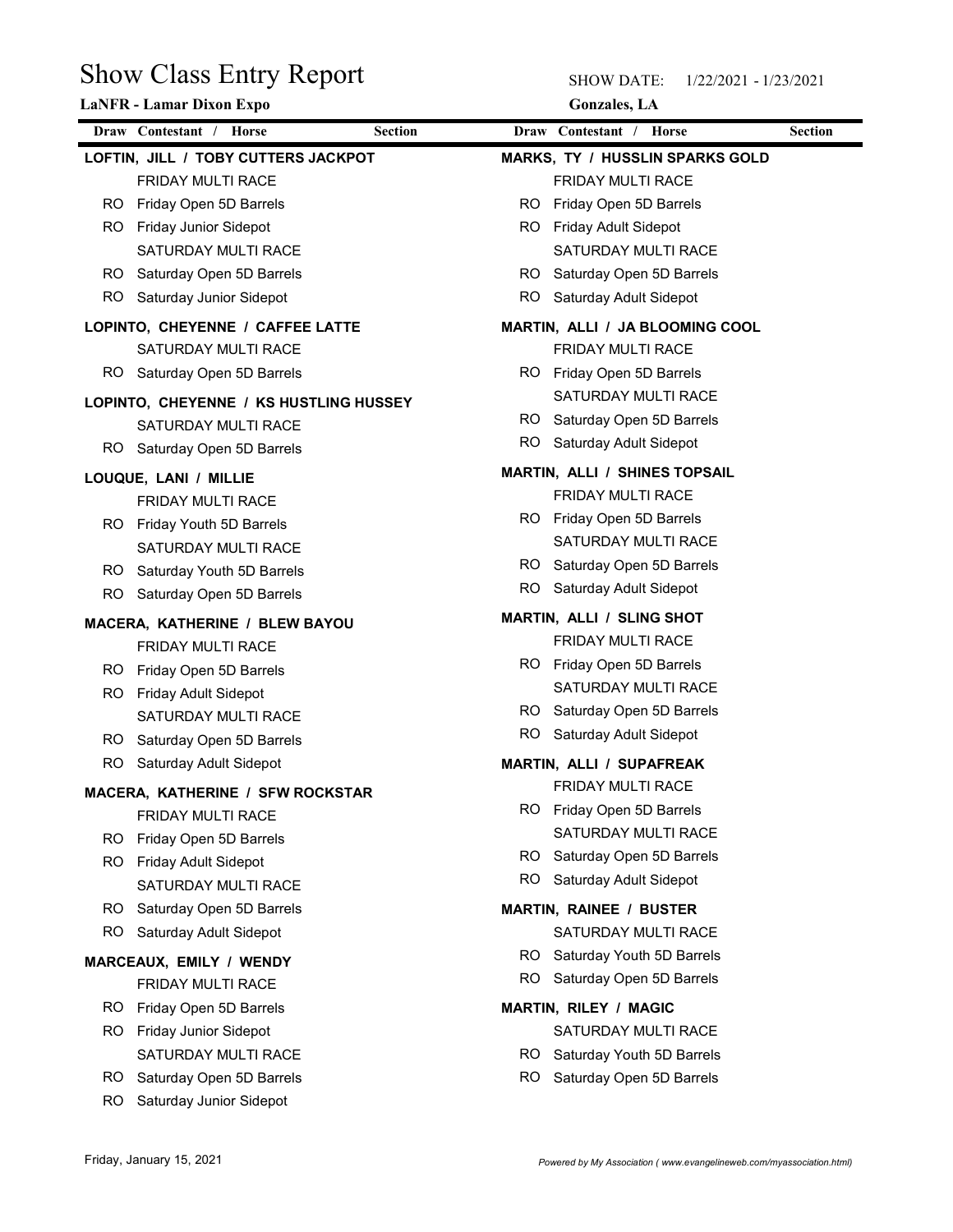| <b>Show Class Entry Report</b>                                    | <b>SHOW DATE:</b><br>1/22/2021 - 1/23/2021                     |
|-------------------------------------------------------------------|----------------------------------------------------------------|
| <b>LaNFR - Lamar Dixon Expo</b>                                   | <b>Gonzales</b> , LA                                           |
| Draw Contestant / Horse<br><b>Section</b>                         | Draw Contestant / Horse<br><b>Section</b>                      |
| MARTINEAU, LEANE / CHISUM                                         | MCDONALD, KAYLA / LD FAME IS OKEY                              |
| FRIDAY MULTI RACE                                                 | FRIDAY MULTI RACE                                              |
| Friday Open 5D Barrels<br>RO.                                     | RO Friday Open 5D Barrels                                      |
| SATURDAY MULTI RACE<br>Saturday Open 5D Barrels<br>RO.            | SATURDAY MULTI RACE<br>Saturday Open 5D Barrels<br>RO.         |
|                                                                   |                                                                |
| <b>MARTINEAU, LEANE / THE BOSS</b>                                | MCDONALD, KAYLA / LM HANNAH MONTANA                            |
| RAISE THE STAKES SHOOTOUT<br>SATURDAY MULTI RACE                  | FRIDAY MULTI RACE<br>RO Friday Open 5D Barrels                 |
| RO.<br>Saturday Open 5D Barrels                                   | SATURDAY MULTI RACE                                            |
|                                                                   | RO.<br>Saturday Open 5D Barrels                                |
| MARYMAN, RYLEE JO / CLARKS BILLY BOY<br>RAISE THE STAKES SHOOTOUT | MCKNIGHT, HARLEY / RARE OVATION                                |
| RO Friday Youth 5D Barrels                                        | FRIDAY MULTI RACE                                              |
| RO.<br>Friday Open 5D Barrels                                     | RO.<br>Friday Open 5D Barrels                                  |
| SATURDAY MULTI RACE                                               |                                                                |
| Saturday Youth 5D Barrels<br>RO.                                  | MELANCON, JESSICA / PLAYERS RISING STAR<br>SATURDAY MULTI RACE |
| RO.<br>Saturday Open 5D Barrels                                   | RO Saturday Open 5D Barrels                                    |
| MARYMAN, RYLEE JO / ONE CUPA TEES SIS                             | RO.<br>Saturday Adult Sidepot                                  |
| RAISE THE STAKES SHOOTOUT                                         | MELANCON, JESSICA / WHO DAT BREES N BY                         |
| RO.<br>Friday Youth 5D Barrels                                    | FRIDAY MULTI RACE                                              |
| RO.<br>Friday Open 5D Barrels                                     | RO Friday Open 5D Barrels                                      |
| SATURDAY MULTI RACE                                               | Friday Adult Sidepot<br>RO.                                    |
| RO.<br>Saturday Youth 5D Barrels                                  | SATURDAY MULTI RACE                                            |
| RO.<br>Saturday Open 5D Barrels                                   | Saturday Open 5D Barrels<br>RO.                                |
| MARYMAN, RYLEE JO / WYO STARLIGHT SPECIAL                         | RO.<br>Saturday Adult Sidepot                                  |
| RAISE THE STAKES SHOOTOUT                                         | MENDENHALL, COURTNEY / FLASHY MOON FLIT                        |
| RO.<br>Friday Youth 5D Barrels                                    | SATURDAY MULTI RACE                                            |
| Friday Open 5D Barrels<br>RO.                                     | RO Saturday Open 5D Barrels                                    |
| SATURDAY MULTI RACE                                               | MOORE, HAILEY / DANDI                                          |
| RO.<br>Saturday Youth 5D Barrels                                  | FRIDAY MULTI RACE                                              |
| RO.<br>Saturday Open 5D Barrels                                   | RO Friday Open 5D Barrels                                      |
| MAYFIELD, EMMA / SPICY                                            | SATURDAY MULTI RACE                                            |
| SATURDAY MULTI RACE                                               | Saturday Open 5D Barrels<br>RO.                                |
| RO Saturday Youth 5D Barrels                                      | MORAN, DARLENE / ITTY BIT OF BRISCO                            |
| MCBRIDE, ASHLEY / PEPTOS SOUTHERN GIRL                            | RAISE THE STAKES SHOOTOUT                                      |
| SATURDAY MULTI RACE                                               | RO.<br>Friday Open 5D Barrels                                  |
| RO Saturday Open 5D Barrels                                       | Friday Senior Sidepot<br>RO.                                   |
| RO.<br>Saturday Adult Sidepot                                     | SATURDAY MULTI RACE                                            |
|                                                                   | Saturday Open 5D Barrels<br>RO.                                |
|                                                                   | Saturday Senior Sidepot<br>RO.                                 |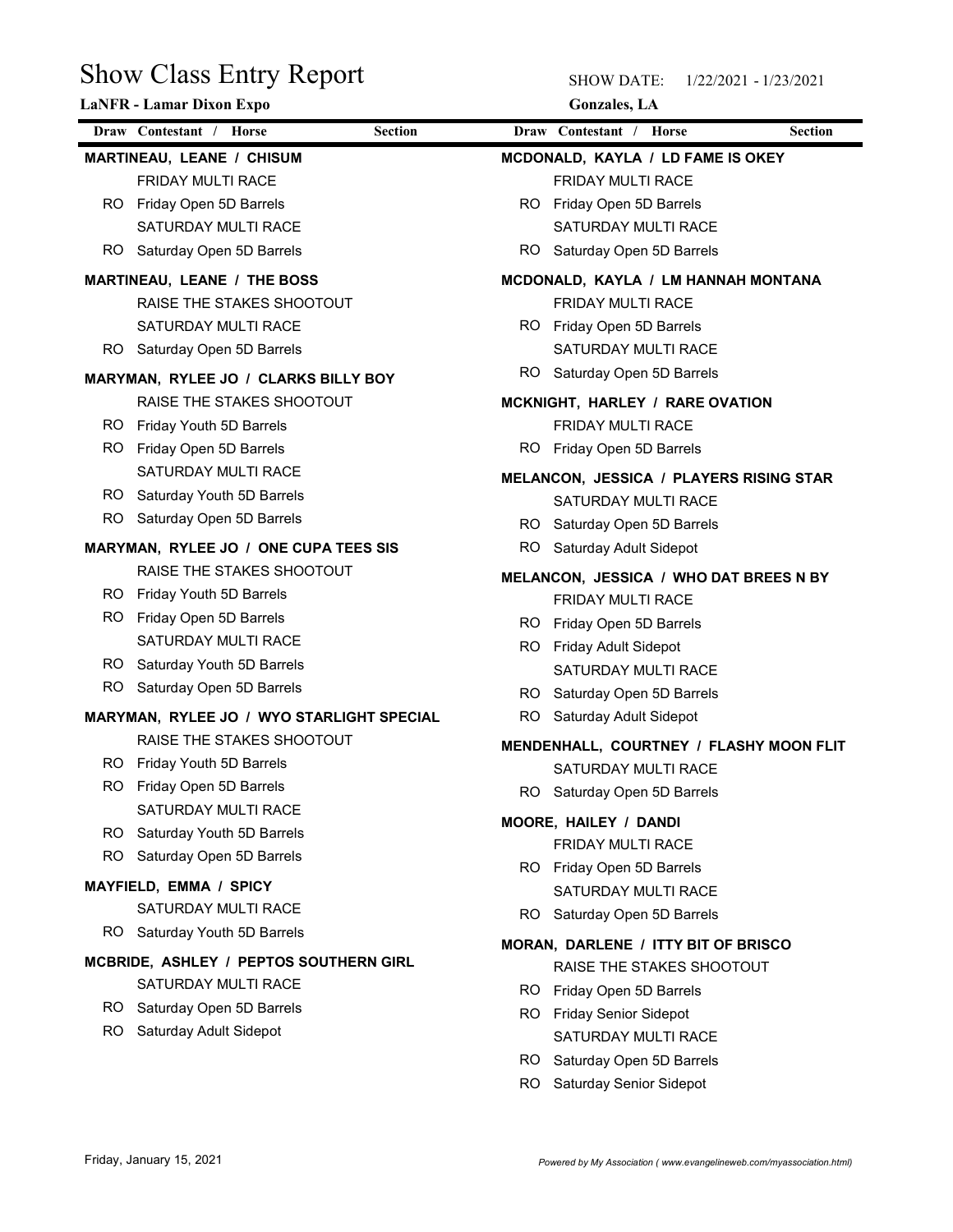| Draw Contestant / Horse<br>Draw Contestant / Horse<br><b>Section</b><br><b>Section</b><br>NAVARRE, CINDY / PREACHER<br>PETERS, MADISON / FAMOUS ALI<br>SATURDAY MULTI RACE<br>FRIDAY MULTI RACE<br>Saturday Open 5D Barrels<br>Friday Open 5D Barrels<br>RO.<br>RO.<br>Friday Junior Sidepot<br>Saturday Adult Sidepot<br>RO<br>RO.<br>SATURDAY MULTI RACE<br>NAVARRE, CINDY / PWS CAT<br>Saturday Open 5D Barrels<br>RO.<br>SATURDAY MULTI RACE<br>RO.<br>Saturday Junior Sidepot<br>Saturday Open 5D Barrels<br>RO.<br>RO.<br>Saturday Adult Sidepot<br>PETERS, MADISON / SPIDER WEBB<br>FRIDAY MULTI RACE<br>NEWMAN, BAYLIE / SETHS VILLAGE CHAMP<br>RO.<br>Friday Open 5D Barrels<br>FRIDAY MULTI RACE<br>RO.<br>Friday Junior Sidepot<br>RO.<br>Friday Open 5D Barrels<br>SATURDAY MULTI RACE<br>SATURDAY MULTI RACE<br>RO Saturday Open 5D Barrels<br>RO Saturday Open 5D Barrels<br><b>RO</b><br>Saturday Junior Sidepot<br>NICHOLSON, KATELYN / DUALS LIL PISTOL<br>PHILLIPS, ASHLIE / JETTIN JUNEBUG<br>FRIDAY MULTI RACE<br>FRIDAY MULTI RACE<br>RO Friday Open 5D Barrels<br>RO Friday Open 5D Barrels<br>SATURDAY MULTI RACE<br>SATURDAY MULTI RACE<br>RO Saturday Open 5D Barrels<br>Saturday Open 5D Barrels<br>RO.<br>NICHOLSON, KATELYN / LAICOS BABY KAY<br>PITRE, RHEA / SUMMERS LITTLE SURPRISE<br>RAISE THE STAKES SHOOTOUT<br>RAISE THE STAKES SHOOTOUT<br>PARNELL, JOSLYN / GET IT TA GO<br>RO Friday Open 5D Barrels<br>SATURDAY MULTI RACE<br>RO Friday Adult Sidepot<br>Saturday Open 5D Barrels<br>RO.<br>SATURDAY MULTI RACE<br>RO.<br>Saturday Junior Sidepot<br>RO Saturday Open 5D Barrels<br>PARNELL, MIKKI / CHICS STAR SEEKER<br>Saturday Adult Sidepot<br>RO.<br>SATURDAY MULTI RACE<br>POWELL, MCKENZIE / CACK PARR<br>Saturday Open 5D Barrels<br>RO.<br>FRIDAY MULTI RACE<br>RO.<br>Saturday Senior Sidepot<br>RO Friday Open 5D Barrels<br>PARRA, AVA / BAR B DUN CAN BOOGIE<br>RO Friday Adult Sidepot<br>SATURDAY MULTI RACE<br>SATURDAY MULTI RACE<br>RO.<br>Saturday Youth 5D Barrels<br>RO.<br>Saturday Open 5D Barrels<br>RO.<br>Saturday Open 5D Barrels<br>RO.<br>Saturday Adult Sidepot<br>PEFFLEY, LILLIAN / BELLA<br>RANDLE, BOBBI / STREAKIN TO PASSER<br>FRIDAY MULTI RACE<br>SATURDAY MULTI RACE<br>Friday Youth 5D Barrels<br>RO.<br>RO Saturday Open 5D Barrels<br>Friday Open 5D Barrels<br>RO.<br>RO<br>Saturday Senior Sidepot<br>SATURDAY MULTI RACE<br>RO.<br>Saturday Youth 5D Barrels | <b>Show Class Entry Report</b><br><b>LaNFR - Lamar Dixon Expo</b> | <b>SHOW DATE:</b><br><b>Gonzales</b> , LA | 1/22/2021 - 1/23/2021 |
|----------------------------------------------------------------------------------------------------------------------------------------------------------------------------------------------------------------------------------------------------------------------------------------------------------------------------------------------------------------------------------------------------------------------------------------------------------------------------------------------------------------------------------------------------------------------------------------------------------------------------------------------------------------------------------------------------------------------------------------------------------------------------------------------------------------------------------------------------------------------------------------------------------------------------------------------------------------------------------------------------------------------------------------------------------------------------------------------------------------------------------------------------------------------------------------------------------------------------------------------------------------------------------------------------------------------------------------------------------------------------------------------------------------------------------------------------------------------------------------------------------------------------------------------------------------------------------------------------------------------------------------------------------------------------------------------------------------------------------------------------------------------------------------------------------------------------------------------------------------------------------------------------------------------------------------------------------------------------------------------------------------------------------------------------------------------------------------------------------------------------------------------------------------------------------------------------------------------------------------------------------------------------------------------------------------------------------------------------------------------------------------------------------------------------------------------------|-------------------------------------------------------------------|-------------------------------------------|-----------------------|
|                                                                                                                                                                                                                                                                                                                                                                                                                                                                                                                                                                                                                                                                                                                                                                                                                                                                                                                                                                                                                                                                                                                                                                                                                                                                                                                                                                                                                                                                                                                                                                                                                                                                                                                                                                                                                                                                                                                                                                                                                                                                                                                                                                                                                                                                                                                                                                                                                                                    |                                                                   |                                           |                       |
|                                                                                                                                                                                                                                                                                                                                                                                                                                                                                                                                                                                                                                                                                                                                                                                                                                                                                                                                                                                                                                                                                                                                                                                                                                                                                                                                                                                                                                                                                                                                                                                                                                                                                                                                                                                                                                                                                                                                                                                                                                                                                                                                                                                                                                                                                                                                                                                                                                                    |                                                                   |                                           |                       |
|                                                                                                                                                                                                                                                                                                                                                                                                                                                                                                                                                                                                                                                                                                                                                                                                                                                                                                                                                                                                                                                                                                                                                                                                                                                                                                                                                                                                                                                                                                                                                                                                                                                                                                                                                                                                                                                                                                                                                                                                                                                                                                                                                                                                                                                                                                                                                                                                                                                    |                                                                   |                                           |                       |
|                                                                                                                                                                                                                                                                                                                                                                                                                                                                                                                                                                                                                                                                                                                                                                                                                                                                                                                                                                                                                                                                                                                                                                                                                                                                                                                                                                                                                                                                                                                                                                                                                                                                                                                                                                                                                                                                                                                                                                                                                                                                                                                                                                                                                                                                                                                                                                                                                                                    |                                                                   |                                           |                       |
|                                                                                                                                                                                                                                                                                                                                                                                                                                                                                                                                                                                                                                                                                                                                                                                                                                                                                                                                                                                                                                                                                                                                                                                                                                                                                                                                                                                                                                                                                                                                                                                                                                                                                                                                                                                                                                                                                                                                                                                                                                                                                                                                                                                                                                                                                                                                                                                                                                                    |                                                                   |                                           |                       |
|                                                                                                                                                                                                                                                                                                                                                                                                                                                                                                                                                                                                                                                                                                                                                                                                                                                                                                                                                                                                                                                                                                                                                                                                                                                                                                                                                                                                                                                                                                                                                                                                                                                                                                                                                                                                                                                                                                                                                                                                                                                                                                                                                                                                                                                                                                                                                                                                                                                    |                                                                   |                                           |                       |
|                                                                                                                                                                                                                                                                                                                                                                                                                                                                                                                                                                                                                                                                                                                                                                                                                                                                                                                                                                                                                                                                                                                                                                                                                                                                                                                                                                                                                                                                                                                                                                                                                                                                                                                                                                                                                                                                                                                                                                                                                                                                                                                                                                                                                                                                                                                                                                                                                                                    |                                                                   |                                           |                       |
|                                                                                                                                                                                                                                                                                                                                                                                                                                                                                                                                                                                                                                                                                                                                                                                                                                                                                                                                                                                                                                                                                                                                                                                                                                                                                                                                                                                                                                                                                                                                                                                                                                                                                                                                                                                                                                                                                                                                                                                                                                                                                                                                                                                                                                                                                                                                                                                                                                                    |                                                                   |                                           |                       |
|                                                                                                                                                                                                                                                                                                                                                                                                                                                                                                                                                                                                                                                                                                                                                                                                                                                                                                                                                                                                                                                                                                                                                                                                                                                                                                                                                                                                                                                                                                                                                                                                                                                                                                                                                                                                                                                                                                                                                                                                                                                                                                                                                                                                                                                                                                                                                                                                                                                    |                                                                   |                                           |                       |
|                                                                                                                                                                                                                                                                                                                                                                                                                                                                                                                                                                                                                                                                                                                                                                                                                                                                                                                                                                                                                                                                                                                                                                                                                                                                                                                                                                                                                                                                                                                                                                                                                                                                                                                                                                                                                                                                                                                                                                                                                                                                                                                                                                                                                                                                                                                                                                                                                                                    |                                                                   |                                           |                       |
|                                                                                                                                                                                                                                                                                                                                                                                                                                                                                                                                                                                                                                                                                                                                                                                                                                                                                                                                                                                                                                                                                                                                                                                                                                                                                                                                                                                                                                                                                                                                                                                                                                                                                                                                                                                                                                                                                                                                                                                                                                                                                                                                                                                                                                                                                                                                                                                                                                                    |                                                                   |                                           |                       |
|                                                                                                                                                                                                                                                                                                                                                                                                                                                                                                                                                                                                                                                                                                                                                                                                                                                                                                                                                                                                                                                                                                                                                                                                                                                                                                                                                                                                                                                                                                                                                                                                                                                                                                                                                                                                                                                                                                                                                                                                                                                                                                                                                                                                                                                                                                                                                                                                                                                    |                                                                   |                                           |                       |
|                                                                                                                                                                                                                                                                                                                                                                                                                                                                                                                                                                                                                                                                                                                                                                                                                                                                                                                                                                                                                                                                                                                                                                                                                                                                                                                                                                                                                                                                                                                                                                                                                                                                                                                                                                                                                                                                                                                                                                                                                                                                                                                                                                                                                                                                                                                                                                                                                                                    |                                                                   |                                           |                       |
|                                                                                                                                                                                                                                                                                                                                                                                                                                                                                                                                                                                                                                                                                                                                                                                                                                                                                                                                                                                                                                                                                                                                                                                                                                                                                                                                                                                                                                                                                                                                                                                                                                                                                                                                                                                                                                                                                                                                                                                                                                                                                                                                                                                                                                                                                                                                                                                                                                                    |                                                                   |                                           |                       |
|                                                                                                                                                                                                                                                                                                                                                                                                                                                                                                                                                                                                                                                                                                                                                                                                                                                                                                                                                                                                                                                                                                                                                                                                                                                                                                                                                                                                                                                                                                                                                                                                                                                                                                                                                                                                                                                                                                                                                                                                                                                                                                                                                                                                                                                                                                                                                                                                                                                    |                                                                   |                                           |                       |
|                                                                                                                                                                                                                                                                                                                                                                                                                                                                                                                                                                                                                                                                                                                                                                                                                                                                                                                                                                                                                                                                                                                                                                                                                                                                                                                                                                                                                                                                                                                                                                                                                                                                                                                                                                                                                                                                                                                                                                                                                                                                                                                                                                                                                                                                                                                                                                                                                                                    |                                                                   |                                           |                       |
|                                                                                                                                                                                                                                                                                                                                                                                                                                                                                                                                                                                                                                                                                                                                                                                                                                                                                                                                                                                                                                                                                                                                                                                                                                                                                                                                                                                                                                                                                                                                                                                                                                                                                                                                                                                                                                                                                                                                                                                                                                                                                                                                                                                                                                                                                                                                                                                                                                                    |                                                                   |                                           |                       |
|                                                                                                                                                                                                                                                                                                                                                                                                                                                                                                                                                                                                                                                                                                                                                                                                                                                                                                                                                                                                                                                                                                                                                                                                                                                                                                                                                                                                                                                                                                                                                                                                                                                                                                                                                                                                                                                                                                                                                                                                                                                                                                                                                                                                                                                                                                                                                                                                                                                    |                                                                   |                                           |                       |
|                                                                                                                                                                                                                                                                                                                                                                                                                                                                                                                                                                                                                                                                                                                                                                                                                                                                                                                                                                                                                                                                                                                                                                                                                                                                                                                                                                                                                                                                                                                                                                                                                                                                                                                                                                                                                                                                                                                                                                                                                                                                                                                                                                                                                                                                                                                                                                                                                                                    |                                                                   |                                           |                       |
|                                                                                                                                                                                                                                                                                                                                                                                                                                                                                                                                                                                                                                                                                                                                                                                                                                                                                                                                                                                                                                                                                                                                                                                                                                                                                                                                                                                                                                                                                                                                                                                                                                                                                                                                                                                                                                                                                                                                                                                                                                                                                                                                                                                                                                                                                                                                                                                                                                                    |                                                                   |                                           |                       |
|                                                                                                                                                                                                                                                                                                                                                                                                                                                                                                                                                                                                                                                                                                                                                                                                                                                                                                                                                                                                                                                                                                                                                                                                                                                                                                                                                                                                                                                                                                                                                                                                                                                                                                                                                                                                                                                                                                                                                                                                                                                                                                                                                                                                                                                                                                                                                                                                                                                    |                                                                   |                                           |                       |
|                                                                                                                                                                                                                                                                                                                                                                                                                                                                                                                                                                                                                                                                                                                                                                                                                                                                                                                                                                                                                                                                                                                                                                                                                                                                                                                                                                                                                                                                                                                                                                                                                                                                                                                                                                                                                                                                                                                                                                                                                                                                                                                                                                                                                                                                                                                                                                                                                                                    |                                                                   |                                           |                       |
|                                                                                                                                                                                                                                                                                                                                                                                                                                                                                                                                                                                                                                                                                                                                                                                                                                                                                                                                                                                                                                                                                                                                                                                                                                                                                                                                                                                                                                                                                                                                                                                                                                                                                                                                                                                                                                                                                                                                                                                                                                                                                                                                                                                                                                                                                                                                                                                                                                                    |                                                                   |                                           |                       |
|                                                                                                                                                                                                                                                                                                                                                                                                                                                                                                                                                                                                                                                                                                                                                                                                                                                                                                                                                                                                                                                                                                                                                                                                                                                                                                                                                                                                                                                                                                                                                                                                                                                                                                                                                                                                                                                                                                                                                                                                                                                                                                                                                                                                                                                                                                                                                                                                                                                    |                                                                   |                                           |                       |
|                                                                                                                                                                                                                                                                                                                                                                                                                                                                                                                                                                                                                                                                                                                                                                                                                                                                                                                                                                                                                                                                                                                                                                                                                                                                                                                                                                                                                                                                                                                                                                                                                                                                                                                                                                                                                                                                                                                                                                                                                                                                                                                                                                                                                                                                                                                                                                                                                                                    |                                                                   |                                           |                       |
|                                                                                                                                                                                                                                                                                                                                                                                                                                                                                                                                                                                                                                                                                                                                                                                                                                                                                                                                                                                                                                                                                                                                                                                                                                                                                                                                                                                                                                                                                                                                                                                                                                                                                                                                                                                                                                                                                                                                                                                                                                                                                                                                                                                                                                                                                                                                                                                                                                                    |                                                                   |                                           |                       |
|                                                                                                                                                                                                                                                                                                                                                                                                                                                                                                                                                                                                                                                                                                                                                                                                                                                                                                                                                                                                                                                                                                                                                                                                                                                                                                                                                                                                                                                                                                                                                                                                                                                                                                                                                                                                                                                                                                                                                                                                                                                                                                                                                                                                                                                                                                                                                                                                                                                    |                                                                   |                                           |                       |
|                                                                                                                                                                                                                                                                                                                                                                                                                                                                                                                                                                                                                                                                                                                                                                                                                                                                                                                                                                                                                                                                                                                                                                                                                                                                                                                                                                                                                                                                                                                                                                                                                                                                                                                                                                                                                                                                                                                                                                                                                                                                                                                                                                                                                                                                                                                                                                                                                                                    |                                                                   |                                           |                       |
|                                                                                                                                                                                                                                                                                                                                                                                                                                                                                                                                                                                                                                                                                                                                                                                                                                                                                                                                                                                                                                                                                                                                                                                                                                                                                                                                                                                                                                                                                                                                                                                                                                                                                                                                                                                                                                                                                                                                                                                                                                                                                                                                                                                                                                                                                                                                                                                                                                                    |                                                                   |                                           |                       |
|                                                                                                                                                                                                                                                                                                                                                                                                                                                                                                                                                                                                                                                                                                                                                                                                                                                                                                                                                                                                                                                                                                                                                                                                                                                                                                                                                                                                                                                                                                                                                                                                                                                                                                                                                                                                                                                                                                                                                                                                                                                                                                                                                                                                                                                                                                                                                                                                                                                    |                                                                   |                                           |                       |
|                                                                                                                                                                                                                                                                                                                                                                                                                                                                                                                                                                                                                                                                                                                                                                                                                                                                                                                                                                                                                                                                                                                                                                                                                                                                                                                                                                                                                                                                                                                                                                                                                                                                                                                                                                                                                                                                                                                                                                                                                                                                                                                                                                                                                                                                                                                                                                                                                                                    |                                                                   |                                           |                       |
|                                                                                                                                                                                                                                                                                                                                                                                                                                                                                                                                                                                                                                                                                                                                                                                                                                                                                                                                                                                                                                                                                                                                                                                                                                                                                                                                                                                                                                                                                                                                                                                                                                                                                                                                                                                                                                                                                                                                                                                                                                                                                                                                                                                                                                                                                                                                                                                                                                                    |                                                                   |                                           |                       |
|                                                                                                                                                                                                                                                                                                                                                                                                                                                                                                                                                                                                                                                                                                                                                                                                                                                                                                                                                                                                                                                                                                                                                                                                                                                                                                                                                                                                                                                                                                                                                                                                                                                                                                                                                                                                                                                                                                                                                                                                                                                                                                                                                                                                                                                                                                                                                                                                                                                    |                                                                   |                                           |                       |
|                                                                                                                                                                                                                                                                                                                                                                                                                                                                                                                                                                                                                                                                                                                                                                                                                                                                                                                                                                                                                                                                                                                                                                                                                                                                                                                                                                                                                                                                                                                                                                                                                                                                                                                                                                                                                                                                                                                                                                                                                                                                                                                                                                                                                                                                                                                                                                                                                                                    |                                                                   |                                           |                       |
|                                                                                                                                                                                                                                                                                                                                                                                                                                                                                                                                                                                                                                                                                                                                                                                                                                                                                                                                                                                                                                                                                                                                                                                                                                                                                                                                                                                                                                                                                                                                                                                                                                                                                                                                                                                                                                                                                                                                                                                                                                                                                                                                                                                                                                                                                                                                                                                                                                                    |                                                                   |                                           |                       |
|                                                                                                                                                                                                                                                                                                                                                                                                                                                                                                                                                                                                                                                                                                                                                                                                                                                                                                                                                                                                                                                                                                                                                                                                                                                                                                                                                                                                                                                                                                                                                                                                                                                                                                                                                                                                                                                                                                                                                                                                                                                                                                                                                                                                                                                                                                                                                                                                                                                    |                                                                   |                                           |                       |
|                                                                                                                                                                                                                                                                                                                                                                                                                                                                                                                                                                                                                                                                                                                                                                                                                                                                                                                                                                                                                                                                                                                                                                                                                                                                                                                                                                                                                                                                                                                                                                                                                                                                                                                                                                                                                                                                                                                                                                                                                                                                                                                                                                                                                                                                                                                                                                                                                                                    |                                                                   |                                           |                       |
|                                                                                                                                                                                                                                                                                                                                                                                                                                                                                                                                                                                                                                                                                                                                                                                                                                                                                                                                                                                                                                                                                                                                                                                                                                                                                                                                                                                                                                                                                                                                                                                                                                                                                                                                                                                                                                                                                                                                                                                                                                                                                                                                                                                                                                                                                                                                                                                                                                                    |                                                                   |                                           |                       |
|                                                                                                                                                                                                                                                                                                                                                                                                                                                                                                                                                                                                                                                                                                                                                                                                                                                                                                                                                                                                                                                                                                                                                                                                                                                                                                                                                                                                                                                                                                                                                                                                                                                                                                                                                                                                                                                                                                                                                                                                                                                                                                                                                                                                                                                                                                                                                                                                                                                    | Saturday Open 5D Barrels<br>RO.                                   |                                           |                       |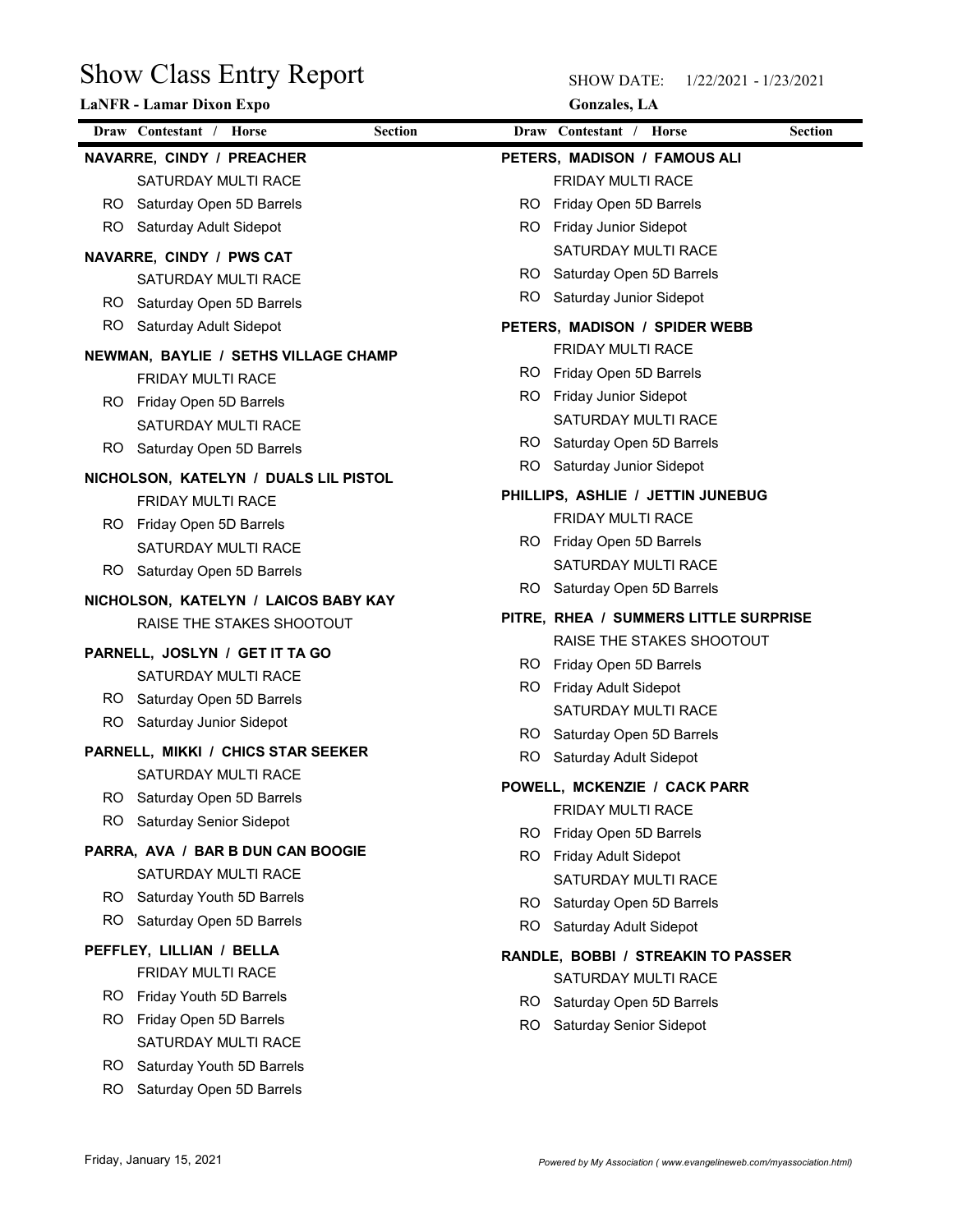| <b>Show Class Entry Report</b><br>LaNFR - Lamar Dixon Expo |                                                          | <b>SHOW DATE:</b><br>1/22/2021 - 1/23/2021<br><b>Gonzales</b> , LA |  |
|------------------------------------------------------------|----------------------------------------------------------|--------------------------------------------------------------------|--|
|                                                            | Draw Contestant / Horse<br><b>Section</b>                | Draw Contestant / Horse<br><b>Section</b>                          |  |
|                                                            | REINE, MACIE / SF GIVEM HELL HONEY                       | ROBERTSON, JORDAN / PT FIREWATER FORREST                           |  |
|                                                            | RAISE THE STAKES SHOOTOUT                                | FRIDAY MULTI RACE                                                  |  |
| RO.                                                        | Friday Open 5D Barrels                                   | RO Friday Open 5D Barrels                                          |  |
|                                                            | SATURDAY MULTI RACE                                      | SATURDAY MULTI RACE                                                |  |
| RO.                                                        | Saturday Open 5D Barrels                                 | RO<br>Saturday Open 5D Barrels                                     |  |
| RO.                                                        | Saturday Adult Sidepot                                   | ROBY, KRISTEN / DASH THRU FIREWATER                                |  |
|                                                            | RICHARD, LINDSEY / DELTAS DUN LOPPEN                     | RAISE THE STAKES SHOOTOUT                                          |  |
|                                                            | RAISE THE STAKES SHOOTOUT                                | ROGERS, BELINDA / NF REDMAN ROGER                                  |  |
| RO.                                                        | Friday Open 5D Barrels                                   | SATURDAY MULTI RACE                                                |  |
| RO.                                                        | Friday Adult Sidepot                                     | RO.<br>Saturday Open 5D Barrels                                    |  |
|                                                            | SATURDAY MULTI RACE                                      | RO<br>Saturday Senior Sidepot                                      |  |
|                                                            | RO Saturday Open 5D Barrels                              | ROHMAN, APRIL / A WIZZEN IMPACT                                    |  |
|                                                            | RO Saturday Adult Sidepot                                | FRIDAY MULTI RACE                                                  |  |
|                                                            | RICHARD, SHELBI / CRYSTAL COWBOY                         | RO Friday Open 5D Barrels                                          |  |
|                                                            | FRIDAY MULTI RACE                                        | SATURDAY MULTI RACE                                                |  |
|                                                            | RO Friday Open 5D Barrels                                | RO Saturday Open 5D Barrels                                        |  |
|                                                            | SATURDAY MULTI RACE                                      | ROHMAN, TRISTA / MISS DO DA TEE                                    |  |
|                                                            | RO Saturday Open 5D Barrels                              | FRIDAY MULTI RACE                                                  |  |
|                                                            | RICHARDSON, ANGELA / STREAKING DISCO                     | RO Friday Open 5D Barrels                                          |  |
|                                                            | RAISE THE STAKES SHOOTOUT                                | SATURDAY MULTI RACE                                                |  |
|                                                            | RO Friday Open 5D Barrels                                | RO Saturday Open 5D Barrels                                        |  |
|                                                            | SATURDAY MULTI RACE                                      | ROMERO, KRISTA / COCHISE                                           |  |
|                                                            | RO Saturday Open 5D Barrels                              | FRIDAY MULTI RACE                                                  |  |
|                                                            | RICHARDSON, ANGELA / ZAN BAR CHIEF                       | RO Friday Open 5D Barrels                                          |  |
|                                                            | FRIDAY MULTI RACE                                        | SATURDAY MULTI RACE                                                |  |
|                                                            | RO Friday Open 5D Barrels                                | RO Saturday Open 5D Barrels                                        |  |
|                                                            | SATURDAY MULTI RACE                                      | ROMIG, BROOKE / SOLOS HONEY BADGER                                 |  |
|                                                            | RO Saturday Open 5D Barrels                              | FRIDAY MULTI RACE                                                  |  |
|                                                            | RICHARDSON, KENEDIE / RAREN TA FAME                      | RO Friday Open 5D Barrels                                          |  |
|                                                            | FRIDAY MULTI RACE                                        | SATURDAY MULTI RACE                                                |  |
|                                                            | RO Friday Open 5D Barrels                                | RO Saturday Open 5D Barrels                                        |  |
|                                                            | SATURDAY MULTI RACE                                      | ROY, MONTANA / LA MUDD SLINGER                                     |  |
|                                                            | RO Saturday Open 5D Barrels                              | FRIDAY MULTI RACE                                                  |  |
|                                                            | RICHARDSON, KENEDIE / SHEZA SLICK DESIGN                 | RO Friday Open 5D Barrels                                          |  |
|                                                            | FRIDAY MULTI RACE                                        | RO Friday Junior Sidepot                                           |  |
|                                                            | RO Friday Open 5D Barrels                                | SATURDAY MULTI RACE                                                |  |
|                                                            | SATURDAY MULTI RACE                                      | RO Saturday Open 5D Barrels                                        |  |
|                                                            | RO Saturday Open 5D Barrels                              | RO.<br>Saturday Junior Sidepot                                     |  |
|                                                            | ROBERTS, HILARY / EMBER BUG<br>RAISE THE STAKES SHOOTOUT |                                                                    |  |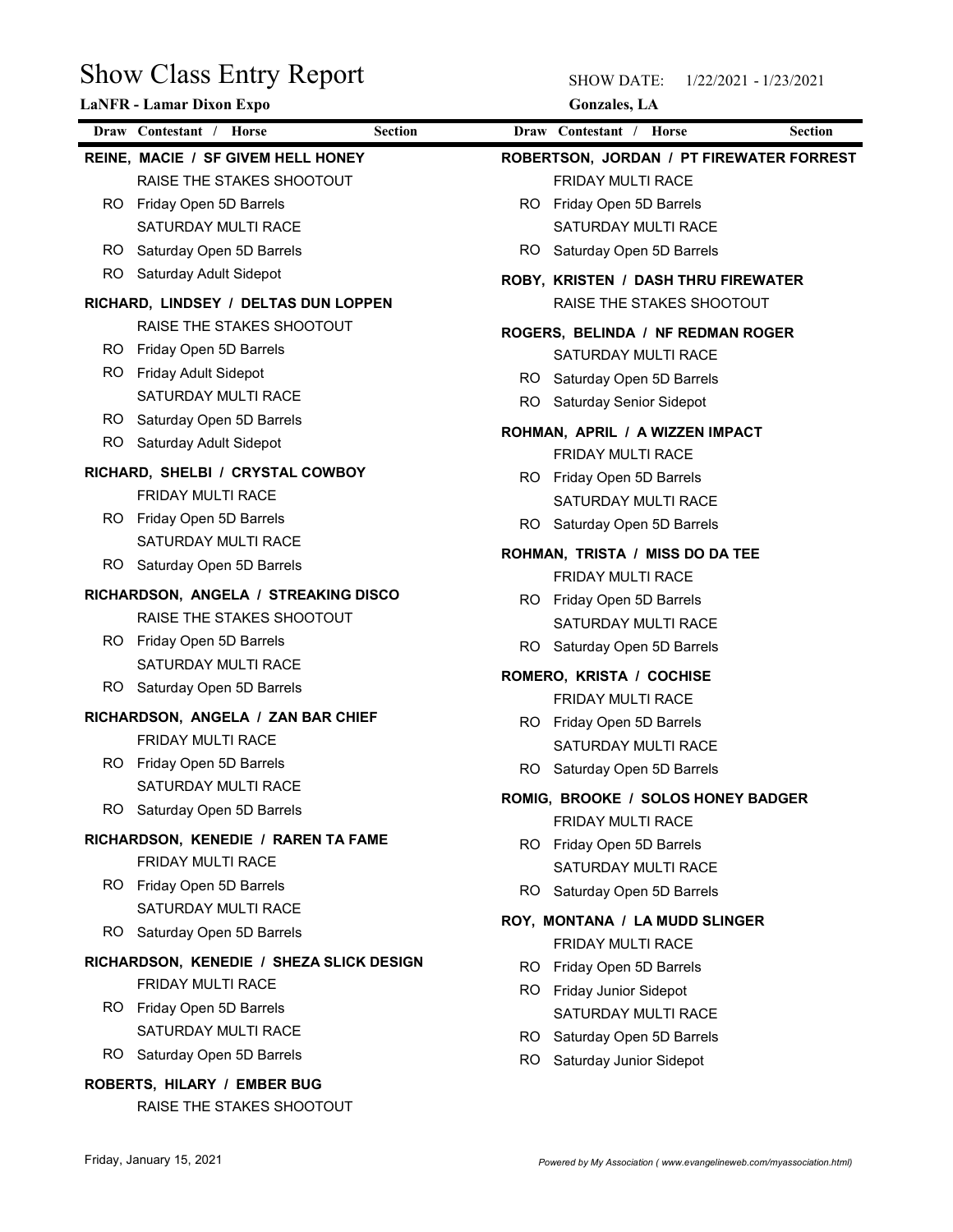| <b>Show Class Entry Report</b>                          | <b>SHOW DATE:</b><br>1/22/2021 - 1/23/2021                 |                |
|---------------------------------------------------------|------------------------------------------------------------|----------------|
| LaNFR - Lamar Dixon Expo                                | <b>Gonzales</b> , LA                                       |                |
| Draw Contestant / Horse<br><b>Section</b>               | Draw Contestant / Horse                                    | <b>Section</b> |
| ROY, MONTANA / SASS ME IN FRENCH                        | SHARPE, HARLEE / ROYAL BLUE DOLLAR                         |                |
| FRIDAY MULTI RACE                                       | SATURDAY MULTI RACE                                        |                |
| Friday Open 5D Barrels<br>RO                            | RO Saturday Open 5D Barrels                                |                |
| Friday Junior Sidepot<br>RO.<br>SATURDAY MULTI RACE     | SHIDAKER, ELIANA / SHOWDOWNS BAY ROXIE                     |                |
| Saturday Open 5D Barrels<br>RO.                         | FRIDAY MULTI RACE                                          |                |
| Saturday Junior Sidepot<br>RO                           | Friday Open 5D Barrels<br>RO.                              |                |
|                                                         | Friday Junior Sidepot<br>RO.                               |                |
| ROY, MONTANA / WHO STOLI MY CORONA<br>FRIDAY MULTI RACE | SATURDAY MULTI RACE<br>RO.<br>Saturday Open 5D Barrels     |                |
| Friday Open 5D Barrels<br>RO                            | RO.<br>Saturday Junior Sidepot                             |                |
| RO.<br>Friday Junior Sidepot                            |                                                            |                |
| SATURDAY MULTI RACE                                     | SIMMONS, TINA / EYE CANDY CAT<br>FRIDAY MULTI RACE         |                |
| Saturday Open 5D Barrels<br>RO.                         | RO Friday Open 5D Barrels                                  |                |
| RO<br>Saturday Junior Sidepot                           | SATURDAY MULTI RACE                                        |                |
| RYDER, KAITLYN / FRED                                   | Saturday Open 5D Barrels<br>RO.                            |                |
| SATURDAY MULTI RACE                                     |                                                            |                |
| Saturday Open 5D Barrels<br>RO.                         | SIMON, ALLISON / REYS PLAYER<br>SATURDAY MULTI RACE        |                |
| RYDER, KAITLYN / NUDE AND NAUGHTY                       | RO Saturday Open 5D Barrels                                |                |
| SATURDAY MULTI RACE                                     |                                                            |                |
| Saturday Open 5D Barrels<br>RO.                         | SMITH, ASHLEY / TROUBLE FROM START<br>SATURDAY MULTI RACE  |                |
| SEAUX, CHEYENNE / GENUINE DOWN DASH                     | RO Saturday Open 5D Barrels                                |                |
| FRIDAY MULTI RACE                                       |                                                            |                |
| Friday Open 5D Barrels<br>RO.                           | SMITH, LAYNE / SISTER                                      |                |
| RO.<br>Friday Junior Sidepot                            | SATURDAY MULTI RACE<br>RO Saturday Youth 5D Barrels        |                |
| SATURDAY MULTI RACE                                     | RO<br>Saturday Open 5D Barrels                             |                |
| RO.<br>Saturday Open 5D Barrels                         |                                                            |                |
| RO.<br>Saturday Junior Sidepot                          | SMITH, PRESLEY / SMOOTH MOVIN GUY                          |                |
| SEAUX, CHEYENNE / JUNIORS PEPPY BAR                     | RAISE THE STAKES SHOOTOUT<br>RO Friday Open 5D Barrels     |                |
| FRIDAY MULTI RACE                                       | SATURDAY MULTI RACE                                        |                |
| Friday Open 5D Barrels<br>RO.                           | RO.<br>Saturday Open 5D Barrels                            |                |
| RO.<br><b>Friday Junior Sidepot</b>                     |                                                            |                |
| SATURDAY MULTI RACE                                     | SMITH-WEAVER, LISA / WIDOWS BUCKWHEAT<br>FRIDAY MULTI RACE |                |
| RO.<br>Saturday Open 5D Barrels                         | RO Friday Open 5D Barrels                                  |                |
| RO.<br>Saturday Junior Sidepot                          | RO Friday Senior Sidepot                                   |                |
| SEAUX, CHEYENNE / RANGER PACKING PISTOL                 | SATURDAY MULTI RACE                                        |                |
| FRIDAY MULTI RACE                                       | Saturday Open 5D Barrels<br>RO.                            |                |
| Friday Open 5D Barrels<br>RO.                           | RO.<br>Saturday Senior Sidepot                             |                |
| Friday Junior Sidepot<br>RO.                            | SPILLERS, SKYLAR / 7-ELEVEN                                |                |
| SATURDAY MULTI RACE                                     | SATURDAY MULTI RACE                                        |                |
| RO.<br>Saturday Open 5D Barrels                         | RO Saturday Open 5D Barrels                                |                |
| RO Saturday Junior Sidepot                              |                                                            |                |
|                                                         |                                                            |                |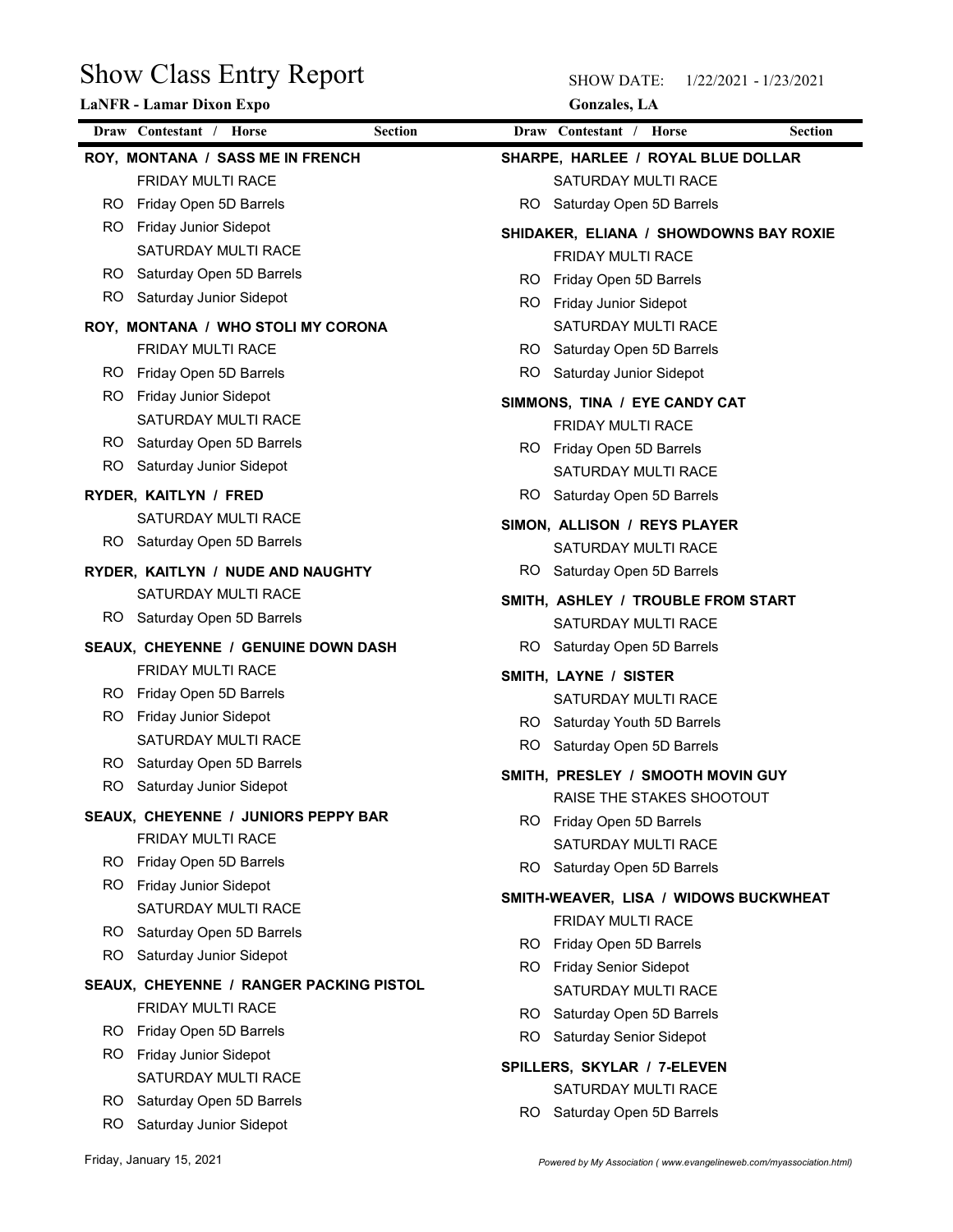| <b>Show Class Entry Report</b>                                  | <b>SHOW DATE:</b><br>1/22/2021 - 1/23/2021                    |                |
|-----------------------------------------------------------------|---------------------------------------------------------------|----------------|
| <b>LaNFR</b> - Lamar Dixon Expo                                 | <b>Gonzales</b> , LA                                          |                |
| Draw Contestant / Horse<br><b>Section</b>                       | Draw Contestant / Horse                                       | <b>Section</b> |
| SPILLERS, SKYLAR / TAPS GREY BADGER<br>SATURDAY MULTI RACE      | SULLIVAN, ELLE / INDEFEASIBLE BJ<br>RAISE THE STAKES SHOOTOUT |                |
| Saturday Open 5D Barrels<br>RO.                                 | Friday Open 5D Barrels<br>RO.                                 |                |
| ST.PIERRE ROGERS, ASHLEY / BR BUBBA GUMP                        | Friday Junior Sidepot<br>RO.                                  |                |
| FRIDAY MULTI RACE                                               | SATURDAY MULTI RACE                                           |                |
| Friday Open 5D Barrels<br>RO.                                   | Saturday Open 5D Barrels<br>RO.                               |                |
| ST.PIERRE ROGERS, ASHLEY / BR HAI FLYIN FIRE                    | Saturday Junior Sidepot<br>RO.                                |                |
| RAISE THE STAKES SHOOTOUT                                       | SUTTON, HEATHER / CEE HIM TRUCKIN BYE                         |                |
| Friday Open 5D Barrels<br>RO.                                   | FRIDAY MULTI RACE                                             |                |
| Friday Adult Sidepot<br>RO.                                     | RO Friday Open 5D Barrels                                     |                |
| STACY, NATALIE / MY MONEYS ON MITO<br>RAISE THE STAKES SHOOTOUT | SATURDAY MULTI RACE<br>RO<br>Saturday Open 5D Barrels         |                |
| RO Friday Open 5D Barrels                                       | SUTTON, HEATHER / LITTLE PISTOL SENOR                         |                |
| <b>SATURDAY MULTI RACE</b>                                      | FRIDAY MULTI RACE                                             |                |
| Saturday Open 5D Barrels<br>RO.                                 | RO Friday Open 5D Barrels                                     |                |
| STAFFORD, SAVANNAH / BR DUCK DUCK GOOSE                         | SATURDAY MULTI RACE                                           |                |
| FRIDAY MULTI RACE                                               | RO.<br>Saturday Open 5D Barrels                               |                |
| Friday Open 5D Barrels<br>RO.                                   | TANNER, SUSAN / SHOT OH FLAMEWATER                            |                |
| Friday Junior Sidepot<br>RO.                                    | FRIDAY MULTI RACE                                             |                |
| SATURDAY MULTI RACE                                             | RO Friday Open 5D Barrels<br>SATURDAY MULTI RACE              |                |
| Saturday Open 5D Barrels<br>RO.                                 | RO Saturday Open 5D Barrels                                   |                |
| Saturday Junior Sidepot<br>RO.                                  | TATE, AVERY / BITAS ON GUARD                                  |                |
| STOTTS, LAUREN / JUSANOTHERAFFAIR<br>FRIDAY MULTI RACE          | SATURDAY MULTI RACE                                           |                |
| Friday Open 5D Barrels<br>RO.                                   | RO Saturday Open 5D Barrels                                   |                |
| SATURDAY MULTI RACE                                             | RO.<br>Saturday Junior Sidepot                                |                |
| Saturday Open 5D Barrels<br>RO.                                 | TAUZIN, PAT / PT COLOURED IN FAME                             |                |
| SULLIVAN, ELLE / CHARGEN TA FAME                                | SATURDAY MULTI RACE                                           |                |
| RAISE THE STAKES SHOOTOUT                                       | RO Saturday Open 5D Barrels                                   |                |
| Friday Open 5D Barrels<br>RO.                                   | TAUZIN, PAT / PT FIREWATER TATONKA                            |                |
| RO.<br>Friday Junior Sidepot                                    | SATURDAY MULTI RACE                                           |                |
| SATURDAY MULTI RACE                                             | RO.<br>Saturday Open 5D Barrels                               |                |
| Saturday Open 5D Barrels<br>RO.                                 | THEBEAU, NICOLE / SONNY BIT O BULLY                           |                |
| RO.<br>Saturday Junior Sidepot                                  | FRIDAY MULTI RACE                                             |                |
| SULLIVAN, ELLE / GOLD MASTERCARD                                | RO Friday Open 5D Barrels                                     |                |
| RAISE THE STAKES SHOOTOUT                                       | SATURDAY MULTI RACE                                           |                |
| Friday Open 5D Barrels<br>RO.                                   | RO.<br>Saturday Open 5D Barrels                               |                |
| RO.<br>Friday Junior Sidepot<br>SATURDAY MULTI RACE             |                                                               |                |
| RO Saturday Open 5D Barrels                                     |                                                               |                |
| RO Saturday Junior Sidepot                                      |                                                               |                |
|                                                                 |                                                               |                |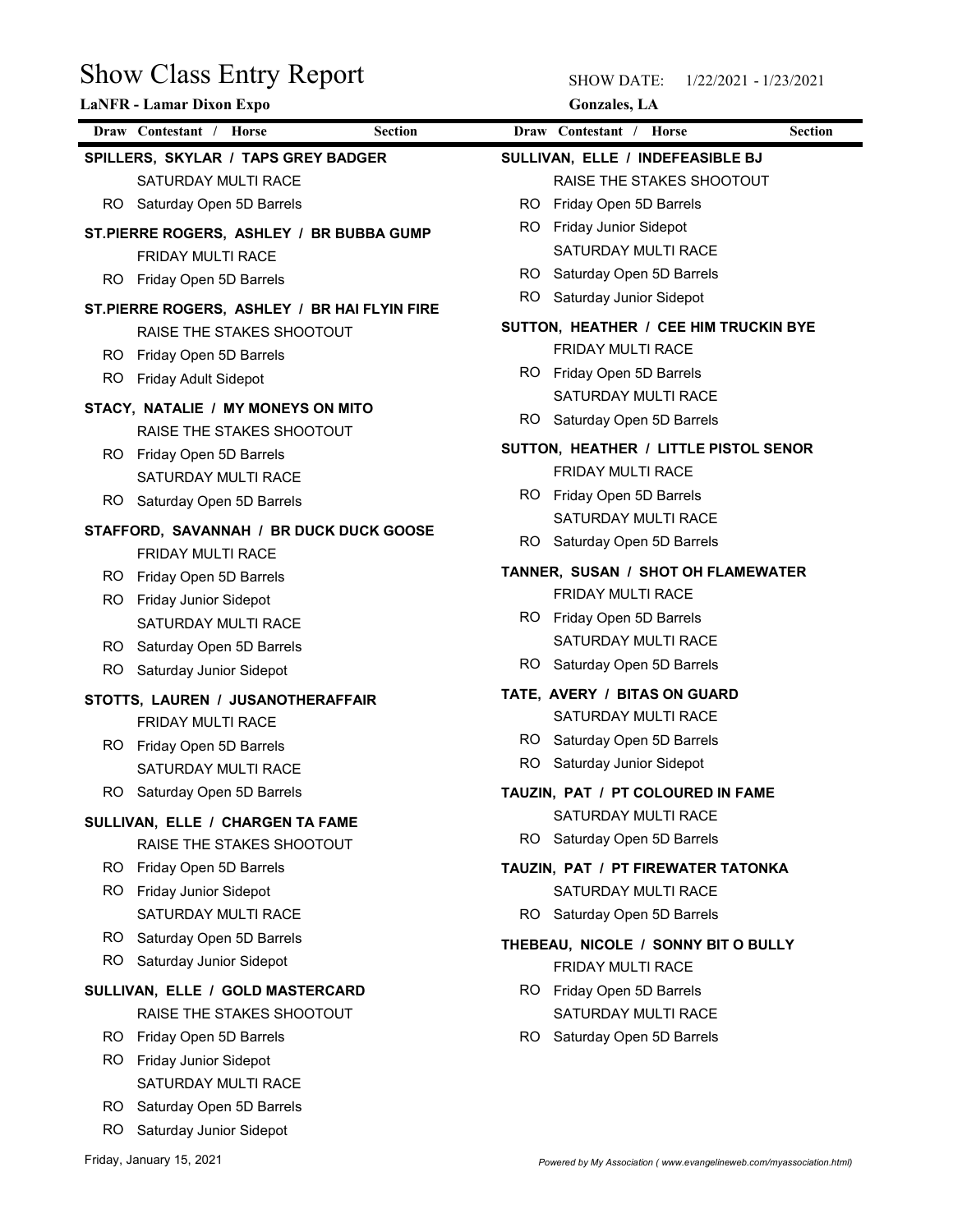|           | <b>Show Class Entry Report</b><br><b>LaNFR</b> - Lamar Dixon Expo |     | <b>SHOW DATE:</b><br>1/22/2021 - 1/23/2021<br><b>Gonzales</b> , LA |                |  |
|-----------|-------------------------------------------------------------------|-----|--------------------------------------------------------------------|----------------|--|
|           | Draw Contestant / Horse<br><b>Section</b>                         |     | Draw Contestant / Horse                                            | <b>Section</b> |  |
|           | THERIOT, TAYLOR / JIM                                             |     | THOMAS, MARGO / TIME WELL TRAVELED                                 |                |  |
|           | FRIDAY MULTI RACE                                                 |     | RAISE THE STAKES SHOOTOUT                                          |                |  |
| RO.       | Friday Open 5D Barrels                                            |     | RO Friday Open 5D Barrels                                          |                |  |
| RO.       | <b>Friday Junior Sidepot</b>                                      |     | SATURDAY MULTI RACE                                                |                |  |
|           | SATURDAY MULTI RACE                                               | RO. | Saturday Open 5D Barrels                                           |                |  |
| RO.       | Saturday Open 5D Barrels                                          |     |                                                                    |                |  |
| RO.       | Saturday Junior Sidepot                                           |     | THOMAS, NEENAH / RED HEADED BULLY<br>SATURDAY MULTI RACE           |                |  |
|           | THIBODEAUX, LILLIAN / ROCKS VEGAS                                 | RO. | Saturday Open 5D Barrels                                           |                |  |
|           | <b>Friday Kiddy Barrels</b>                                       | RO. | Saturday Adult Sidepot                                             |                |  |
|           | Saturday Kiddy Barrels                                            |     |                                                                    |                |  |
|           |                                                                   |     | THOMPSON, HAILEY / BRUS GIRL                                       |                |  |
|           | THIBODEAUX, MISTI / COLONIAL BAR BULLY                            |     | FRIDAY MULTI RACE                                                  |                |  |
|           | FRIDAY MULTI RACE                                                 |     | RO Friday Open 5D Barrels                                          |                |  |
| RO.       | Friday Open 5D Barrels                                            |     | RO Friday Junior Sidepot                                           |                |  |
| RO.       | Friday Adult Sidepot                                              |     | SATURDAY MULTI RACE                                                |                |  |
|           | SATURDAY MULTI RACE                                               | RO. | Saturday Open 5D Barrels                                           |                |  |
| RO.       | Saturday Open 5D Barrels                                          | RO. | Saturday Junior Sidepot                                            |                |  |
| <b>RO</b> | Saturday Adult Sidepot                                            |     | THOMPSON, HAILEY / DON'T HOPE BELIEVE                              |                |  |
|           | THOMAS, JADEN / COWBOYS PLAYIN 130                                |     | FRIDAY MULTI RACE                                                  |                |  |
|           | FRIDAY MULTI RACE                                                 |     | RO Friday Open 5D Barrels                                          |                |  |
|           | RO Friday Open 5D Barrels                                         |     | RO Friday Junior Sidepot                                           |                |  |
|           | SATURDAY MULTI RACE                                               |     | SATURDAY MULTI RACE                                                |                |  |
|           | RO Saturday Open 5D Barrels                                       |     | RO Saturday Open 5D Barrels                                        |                |  |
|           | THOMAS, JADEN / FRECKLES DOCOGOLD                                 | RO. | Saturday Junior Sidepot                                            |                |  |
|           | RAISE THE STAKES SHOOTOUT                                         |     | THOMPSON, HAILEY / KARLEES CATCH                                   |                |  |
|           | RO Friday Open 5D Barrels                                         |     | FRIDAY MULTI RACE                                                  |                |  |
|           | SATURDAY MULTI RACE                                               | RO. | Friday Open 5D Barrels                                             |                |  |
|           | RO Saturday Open 5D Barrels                                       |     | RO Friday Junior Sidepot                                           |                |  |
|           | THOMAS, MARGO / DEANS TERROR                                      |     | SATURDAY MULTI RACE                                                |                |  |
|           | FRIDAY MULTI RACE                                                 |     | RO Saturday Open 5D Barrels                                        |                |  |
|           | RO Friday Open 5D Barrels                                         | RO. | Saturday Junior Sidepot                                            |                |  |
|           | SATURDAY MULTI RACE                                               |     | THORNTON, AMELIA / JOHNNY B GOOD                                   |                |  |
| RO.       | Saturday Open 5D Barrels                                          |     | FRIDAY MULTI RACE                                                  |                |  |
|           |                                                                   | RO. | Friday Youth 5D Barrels                                            |                |  |
|           | THOMAS, MARGO / FAMOUS GOLD BUCKLE<br>RAISE THE STAKES SHOOTOUT   |     | RO Friday Open 5D Barrels                                          |                |  |
|           | RO Friday Open 5D Barrels                                         |     | SATURDAY MULTI RACE                                                |                |  |
|           | SATURDAY MULTI RACE                                               |     | RO Saturday Youth 5D Barrels                                       |                |  |
|           | Saturday Open 5D Barrels<br>RO.                                   | RO. | Saturday Open 5D Barrels                                           |                |  |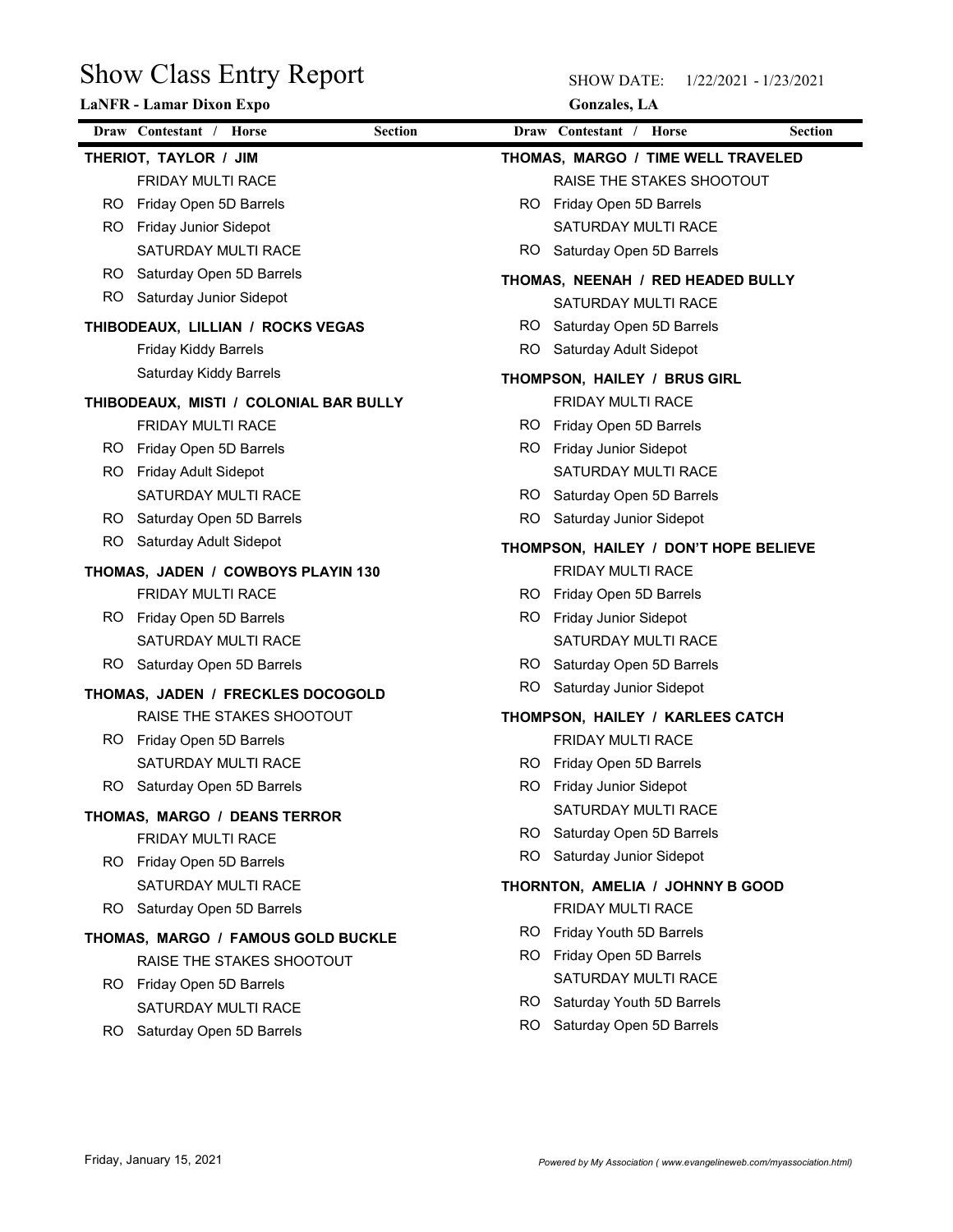| <b>Show Class Entry Report</b>                        | <b>SHOW DATE:</b><br>1/22/2021 - 1/23/2021                                  |
|-------------------------------------------------------|-----------------------------------------------------------------------------|
| LaNFR - Lamar Dixon Expo                              | <b>Gonzales</b> , LA                                                        |
| Draw Contestant / Horse<br><b>Section</b>             | Draw Contestant / Horse<br><b>Section</b>                                   |
| TRAHAN, MICHELLE / HR GO ROCK ON<br>FRIDAY MULTI RACE | <b>WAGUESPACK, SARAH ROSE / VF EYSA FAMOUS</b><br>RAISE THE STAKES SHOOTOUT |
| Friday Open 5D Barrels<br>RO.                         | RO<br>Friday Open 5D Barrels                                                |
| <b>Friday Senior Sidepot</b><br>RO.                   | Friday Adult Sidepot<br>RO.                                                 |
| SATURDAY MULTI RACE                                   | SATURDAY MULTI RACE                                                         |
| Saturday Open 5D Barrels<br>RO.                       | Saturday Open 5D Barrels<br>RO.                                             |
| Saturday Senior Sidepot<br>RO.                        | RO<br>Saturday Adult Sidepot                                                |
| TUCKER, LOREN / IMA RODEO CHICK                       | <b>WALKER, HALEY / ROOSTER</b>                                              |
| FRIDAY MULTI RACE                                     | RAISE THE STAKES SHOOTOUT                                                   |
| RO.<br>Friday Open 5D Barrels                         | RO Friday Open 5D Barrels                                                   |
| Friday Junior Sidepot<br>RO.                          | SATURDAY MULTI RACE                                                         |
| SATURDAY MULTI RACE                                   | RO.<br>Saturday Open 5D Barrels                                             |
| RO Saturday Open 5D Barrels                           | <b>WALLACE, CHARLIE / HARLEY TUCKER</b>                                     |
| RO.<br>Saturday Junior Sidepot                        | FRIDAY MULTI RACE                                                           |
| TUCKER, WES / EARLY EASTER MORNIN                     | RO Friday Youth 5D Barrels                                                  |
| RAISE THE STAKES SHOOTOUT                             | WALLACE, KELLIE / BAY BAR CASINO                                            |
| RO Friday Open 5D Barrels                             | FRIDAY MULTI RACE                                                           |
| RO Friday Adult Sidepot                               | RO Friday Open 5D Barrels                                                   |
| SATURDAY MULTI RACE                                   | RO Friday Senior Sidepot                                                    |
| RO Saturday Open 5D Barrels                           | SATURDAY MULTI RACE                                                         |
| Saturday Adult Sidepot<br>RO.                         | RO Saturday Open 5D Barrels                                                 |
| TURNER, CRISTI / QUICK LIKE NOVA                      | RO Saturday Senior Sidepot                                                  |
| RAISE THE STAKES SHOOTOUT                             | WALLACE, PAYTON / O SUGAR IN HOLLYWOOD                                      |
| RO Friday Open 5D Barrels                             | FRIDAY MULTI RACE                                                           |
| RO Friday Adult Sidepot                               | RO Friday Open 5D Barrels                                                   |
| SATURDAY MULTI RACE                                   | SATURDAY MULTI RACE                                                         |
| RO Saturday Open 5D Barrels                           | RO Saturday Youth 5D Barrels                                                |
| RO.<br>Saturday Adult Sidepot                         | RO Saturday Open 5D Barrels                                                 |
| WAGUESPACK, SARAH ROSE / FIRE INDA HOLE               | <b>WALLACE, TACI / PT PURPLE RAIN PRINCESS</b>                              |
| FRIDAY MULTI RACE                                     | FRIDAY MULTI RACE                                                           |
| RO Friday Open 5D Barrels                             | RO Friday Youth 5D Barrels                                                  |
| SATURDAY MULTI RACE                                   | Friday Open 5D Barrels<br>RO.                                               |
| RO Saturday Open 5D Barrels                           | <b>WALLACE, TACI / WONDER BABY BAY SIX</b>                                  |
| WAGUESPACK, SARAH ROSE / ROSES ROAN RANG              | FRIDAY MULTI RACE                                                           |
| FRIDAY MULTI RACE                                     | RO Friday Youth 5D Barrels                                                  |
| RO Friday Open 5D Barrels                             | <b>RO</b><br>Friday Open 5D Barrels                                         |
| SATURDAY MULTI RACE                                   | WALLIS, MAYCEE / DA TOUCH OF STEADY                                         |
| RO Saturday Open 5D Barrels                           | SATURDAY MULTI RACE                                                         |
|                                                       | RO Saturday Open 5D Barrels                                                 |
|                                                       | RO Saturday Junior Sidepot                                                  |